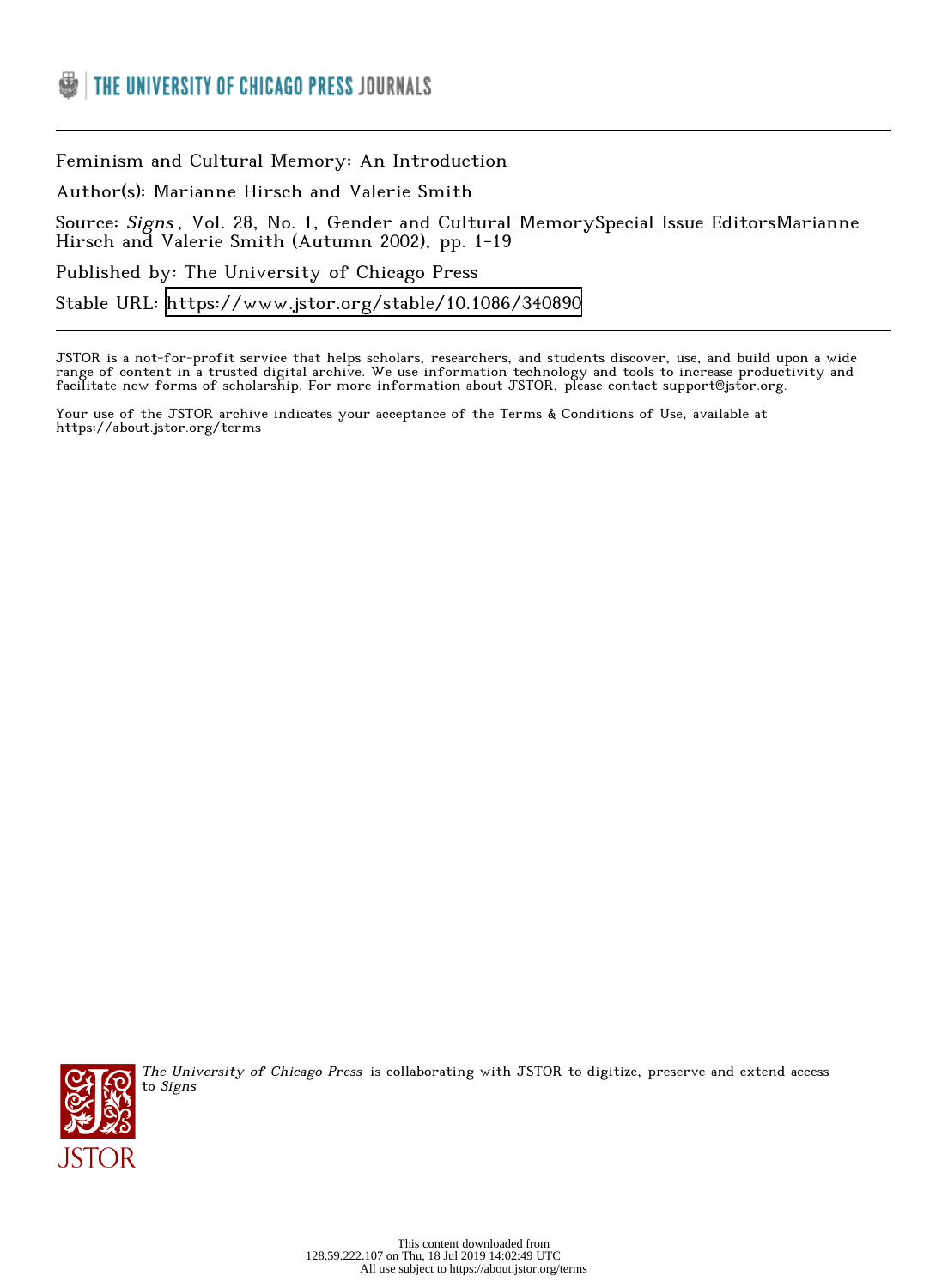# **Feminism and Cultural Memory: An Introduction**

**he cover image** for this volume, "Self Portrait (Ellis Island)," evokes several of the issues and assumptions suggested by the relationship between cultural memory and gender. Produced in 1988 by the U.S. photographer Lor **he cover image** for this volume, "Self Portrait (Ellis Island)," evokes several of the issues and assumptions suggested by the relationship between cultural memory and gender. Produced in 1988 by the U.S. slide of a woman's face floating in an empty room with peeling plaster walls, an open door, and a rough earthen floor.<sup>1</sup> The woman's head is bifurcated at the point where floor and wall meet. The face fades into the doorway and the hall behind it; the color of her skin merges into the earthen tones of the floor; the dark curly hair disappears into the ceiling. Pushed back to the two sides of the room, the carpet becomes an asymmetrical décolletage, creating the illusion that the room and her chest are one and that to walk into the room is to have access to the interiority of the person.

The caption tells us that this is a self-portrait: the head is a photograph of the photographer. Although in the image the self of the portrait mysteriously hovers in space, the title firmly situates her in a particular place, Ellis Island, where generations of immigrants and refugees from Europe first entered the United States. "Self Portrait (Ellis Island)"—the two terms are parenthetically related, as though Ellis Island qualifies the notion of "self," or of "portrait." The image is at once a portrait of Ellis Island and a self-portrait in Ellis Island.

The relationship among these terms is as ambiguous as the situation of the artist's body and head in the space she does not quite inhabit: she is both photographer and subject of the image, both behind the lens and in front of it, both in the Ellis Island space and elsewhere. The image is

[*Signs: Journal of Women in Culture and Society* 2002, vol. 28, no. 1] 2002 by The University of Chicago. All rights reserved. 0097-9740/2003/2801-0033\$10.00

We are grateful to Susan Brison, Jonathan Crewe, Susan Gubar, Ivy Schweitzer, Leo Spitzer, Marita Sturken, Diana Taylor, and Melissa Zeiger for their incisive readings of this introduction.

<sup>&</sup>lt;sup>1</sup> Of this technique, Novak has written: "I was creating color photographs of empty rooms in which superimposed 'projections' form the visual analogue for psychological and emotional states" (1999, 15).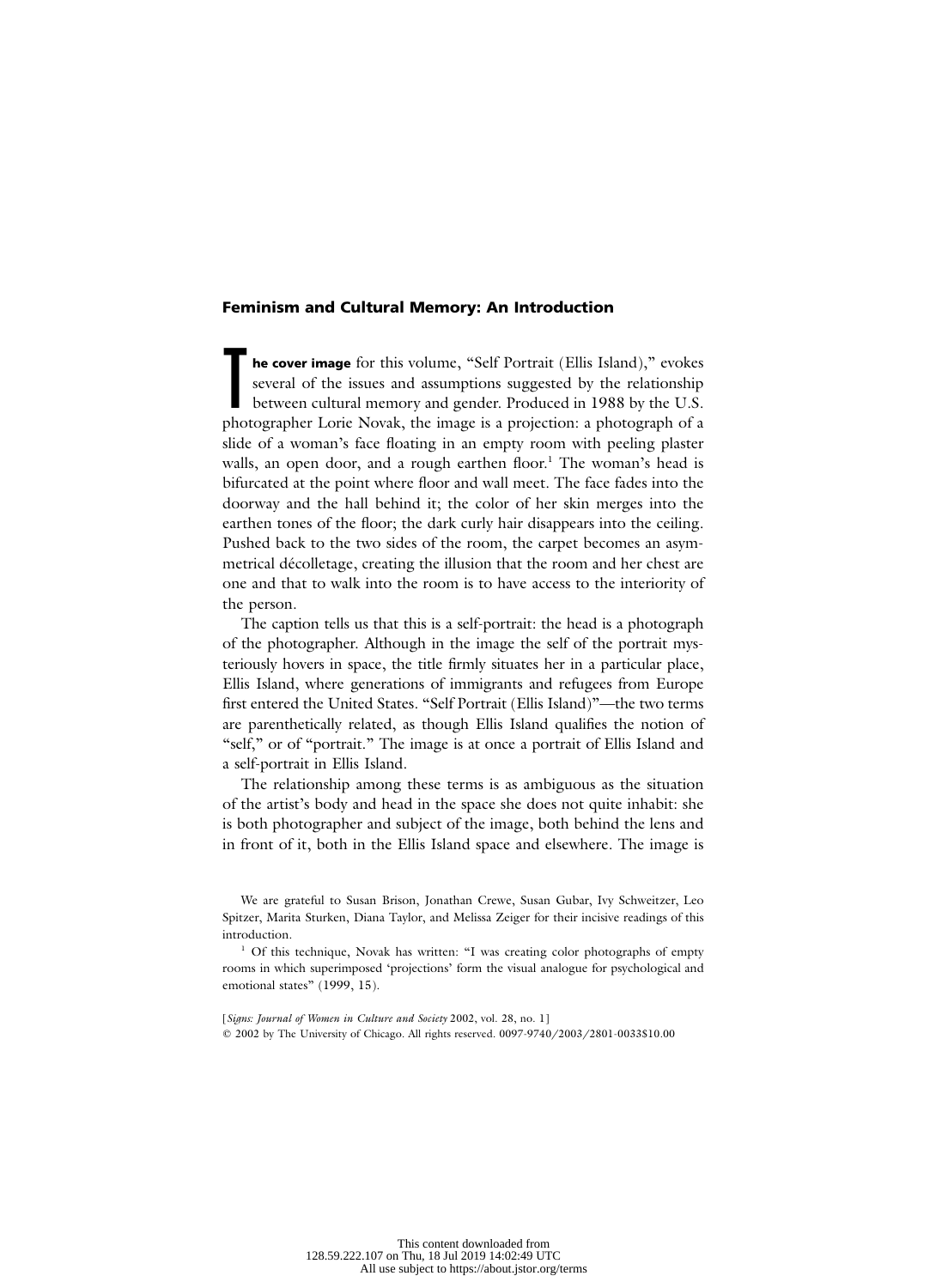that of a phantom, and surely Ellis Island is haunted by the ghosts of those who, like Lorie Novak's ancestors, arrived there to make a new home in the United States. But this ghost is not from the past; it is the artist's own self-portrait in the present. In an uncanny reversal, the artist haunts the point of entry for prior generations as much as she herself is haunted by this key site in U.S. cultural memory.

Novak's image is an act of memory, a public art project produced when Ellis Island was being rebuilt as a museum. It shows memory to be both public and private, both individual (it is a self-portrait) and cultural (the self is shaped by, and thus conveys or represents, its group history and identity). Memory is firmly situated in the present yet looks toward the future; it is the encounter between the "self" of the portrait and the space that resonates with history. The present is thus composed of numerous layered temporalities that come together in Novak's projection. Novak, the artist, becomes a retrospective witness who has opened a door to the past and invited her viewers to join her in its exploration. She has done so in the space that is in itself a doorway to a new home, marked by the traumas and the nostalgias connecting those who passed through there to the places they had left. Novak has projected herself into the space of the past, a space that was empty until she brought memories to it, and she has permitted memories to be inscribed onto her own body, thus assuming their burdens. Allowing her own bodily boundaries to decoalesce, she has offered herself as an agent of memorial transmission. In occupying this position, she is at once the descendant and the ancestor mediating the memory of future generations.

Except for the fact that the face and the body hovering in the space of the room are clearly female, the image does not explicitly raise the question of gender. Yet it certainly invites speculation as to how gender inflects the experiences of immigrants arriving at Ellis Island and the acts of testimony, such as Novak's, that evoke their histories. How, for instance, does the position of finding oneself on the threshold of a new citizenship shape assumptions about gender and sexuality? How do old and new world constructions of gender collide in this space of transition? How does the role of the female witness or agent of transmission differ from that of her male counterpart? How do feminist theories of empathy and intersubjectivity, of space, of solidarity, of the body and bodily memory, indeed of photographic representation itself, inflect our reading of the image? In posing but not foregrounding the question of gender, Novak's photograph points to its elusive yet pervasive presence in the making of cultural memory.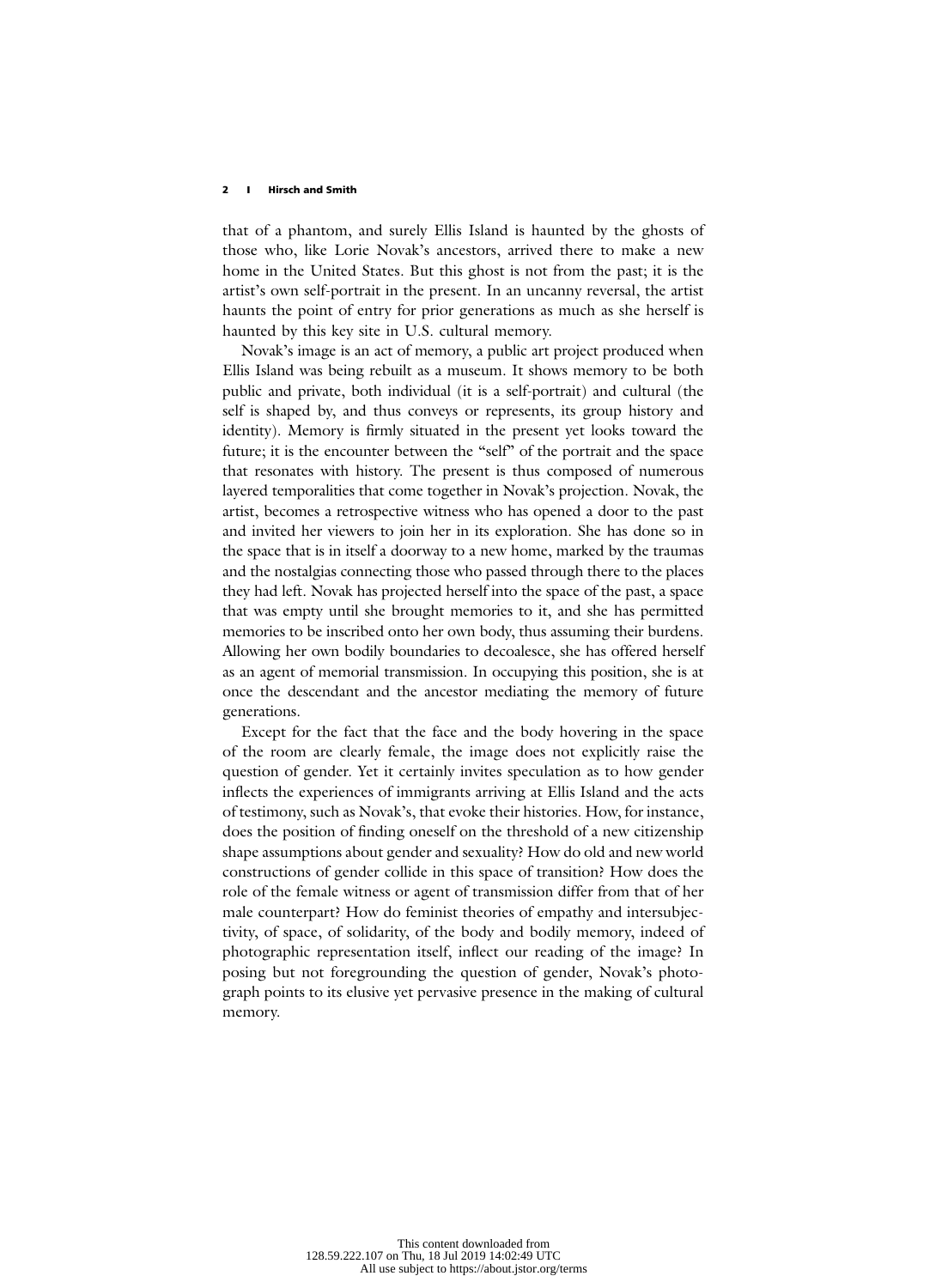# **The field**

For the last thirty years, feminist scholarship has been driven by the desire to redefine culture from the perspective of women through the retrieval and inclusion of women's work, stories, and artifacts. This period has also seen an explosion of literary and cultural production by women in numerous languages and cultures that in itself has shaped much of the cultural memory of the late twentieth century. Much of recent feminist scholarship touches directly or indirectly on questions of cultural memory. For instance, feminist writing on sexual abuse and violence against women has been intensely preoccupied with memory, trauma, and transmission in the family and in society.<sup>2</sup> Debates about recovered memory have divided feminists throughout the 1990s. Feminist readings of autobiography and memoir, and feminist practices of oral history, have struggled to define the gendered manifestations of these literary genres and have thus analyzed gender differentiations in acts of personal and cultural memory.<sup>3</sup> Preoccupations with the gendered politics of decolonization, exile, migration, and immigration have given rise to questions about the archive and about the transmission of memory across spatial and generational boundaries.<sup>4</sup> And historical and literary analyses of the institution of slavery and its legacy have provided an idiom for representing the difficulties inherent in the transmission of cultural trauma. Often vilified as divisive, numerous black feminists have nevertheless produced literary, cinematic, and critical texts that focus centrally on the gendered nature of the atrocities of enslavement and the ways in which that experience is bequeathed and recalled in the narratives and on the bodies of subsequent generations.<sup>5</sup>

Thus feminist studies of sexual abuse, autobiographical literature, migration, and slavery have either assumed gender to be relevant to cultural memory or have engaged it explicitly. But scholars working in other areas of cultural and collective memory—especially national memory and countermemory, nostalgia, memorialization, legal memory and testimony, and the memory and "postmemory" of the Holocaust—have only recently be-

<sup>2</sup> See, e.g., Spillers 1987; Herman 1992; Culbertson 1995; Painter 1995; Haaken 1998; Sturken 1999; Brison 2002.

<sup>3</sup> A selective, but by no means exhaustive, list might include the following: Benstock 1988; hooks 1989; Lionnet 1989; Nussbaum 1989; Miller 1991; Kuhn 1995; Leydesdorff, Passerini, and Thompson 1996; Smith and Watson 1998; Gilmore 2001.

<sup>4</sup> For example, Ganguly 1992; Pratt 1992; Sharpe 1993; McClintock 1995; Lee 1999; Saldívar-Hull 2000.

<sup>5</sup> See, e.g., McDowell 1989; Smith 1993, 1998; Dubey 1995; Hartman 1997; Rody 2001.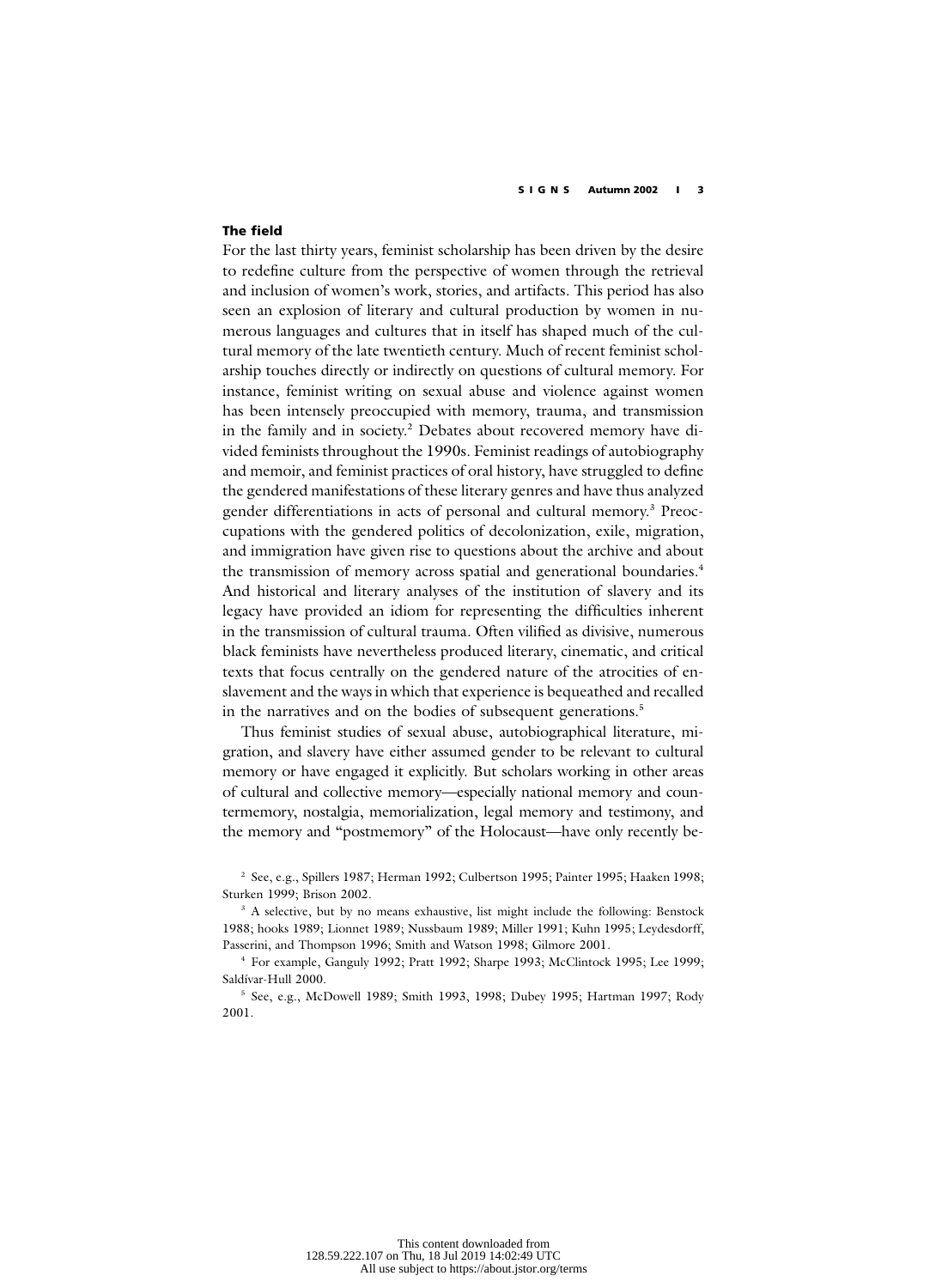gun to engage with feminist theoretical analyses of gender, sexuality, race, nation, and class. The unspeakable victimization of the Holocaust, like the dehumanization of slavery, has come to shape much recent thinking about trauma, memory, memorialization, and transmission. Yet, unlike scholars of slavery, many interpreters of the Holocaust have actively resisted making gender differentiations among witnesses and analyzing how representational paradigms might be gendered.<sup>6</sup> And the major recent theoretical work on trauma has yet to grapple fully with the mark of gender.<sup>7</sup> This special issue of *Signs* responds to the "uneven developments" (to borrow Mary Poovey's [1988] phrase) of feminist studies and memory studies.

To date there have been very few sustained efforts to theorize in such general and comparative terms about memory from the perspective of feminism. To our knowledge, the first attempts occurred at a 1986 conference at the University of Michigan, published as a special issue of the *Michigan Quarterly Review* on "Women and Memory" and edited by Margaret Lourie, Domna Stanton, and Martha Vicinus in 1987. These editors and authors use the concept of "memory" to define the field of women's studies as a form of "countermemory" and feminist scholarship, literature, and art as means of redressing the official "forgetting" of women's histories. While some of the *MQR* essays do address gender differences in the act of remembering, most expose the psychological and political structures of forgetting or repression that have disempowered women or enabled them to veil their own painful past lives. Essays on history, literature, and psychoanalysis are supplemented by poems and visual texts that are in themselves acts of memory. The themes in this historic volume on women and memory are so consonant with the burgeoning theoretical work on cultural memory in such fields as Holocaust studies, memorialization, trauma, and testimony of the late 1980s and the

<sup>6</sup> Recent scholarship on gender, national memory, and countermemory includes Lowe 1996; Sturken 1997; Brear 2000; Yuhl 2000; McAllister 2001. Work on gender and legal memory includes Williams 1991, 1995; and Matsuda 1996. On gender, sexuality, and nostalgia, see, e.g., Greene 1991; Probyn 1996; and Rubenstein 2001. There is a substantial and contested literature on women's experiences in the Holocaust that distinguishes it from the experiences of men. See, e.g., Ringelheim 1984, 1990; Goldenberg 1990; Rittner and Roth 1993; Ofer and Weitzman 1998; and Kremer 1999. For feminist analyses of gender and the memory and memorialization of the Holocaust, see, e.g., Hirsch and Spitzer 1993; Horowitz 2001; and Kahane 2001.

<sup>7</sup> Caruth 1996 and Leys 2000.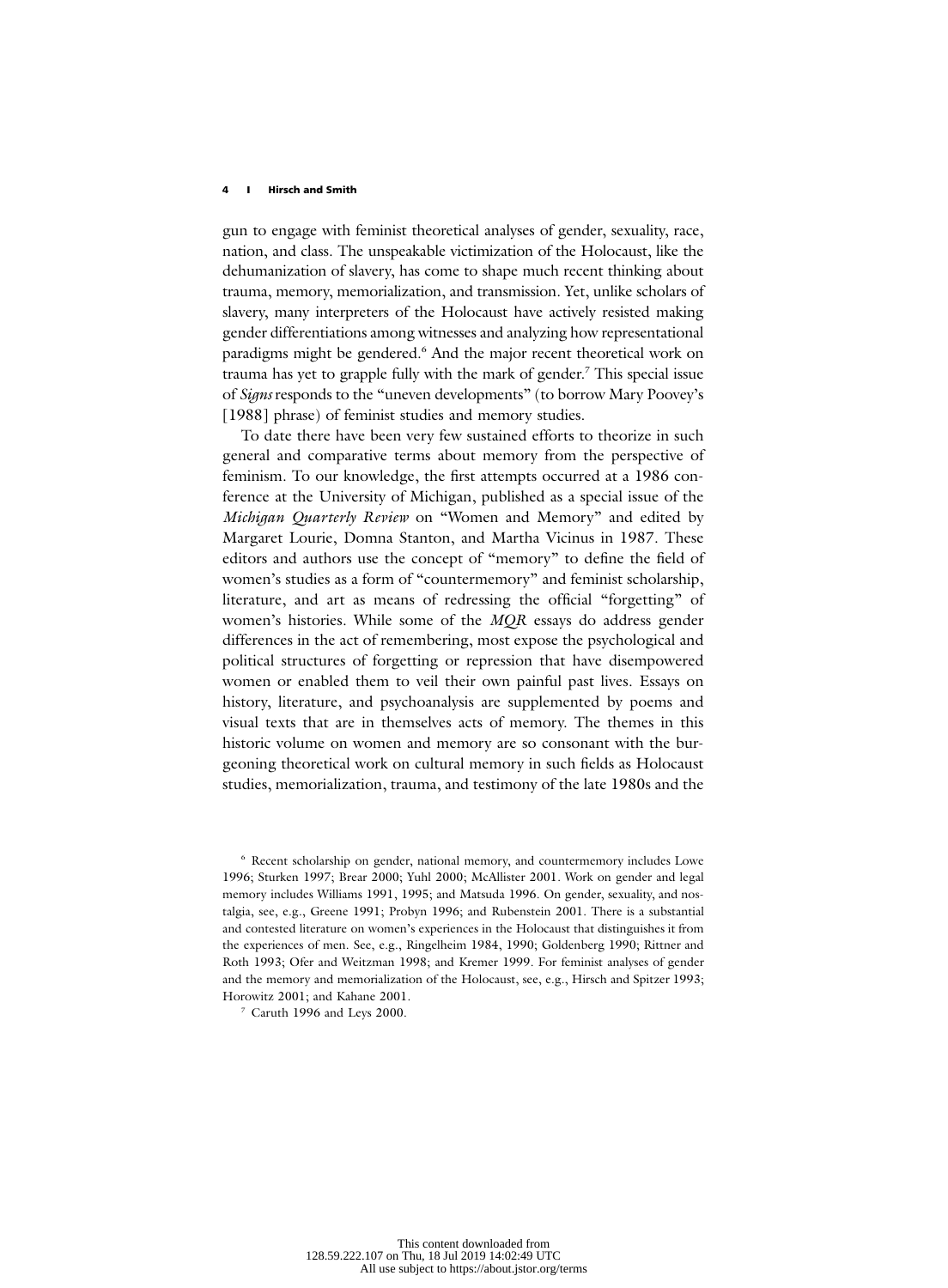1990s that one can only wonder why memory studies and feminist studies developed on parallel but separate tracks.<sup>8</sup>

We believe that this issue of *Signs* on "Gender and Cultural Memory" provides the first occasion since 1987 for an interdisciplinary and international dialogue between feminist theories and theories of cultural memory. The 130 submissions we received from a dozen countries attest to the lively interest in this field and the multiple sites in which it is being formulated. And yet, in each of these sites, both "gender" and "cultural memory" are complex and contested concepts used and understood in a variety of ways. In spite of these important differences, however, the essays in this volume attest to the significant theoretical intersections between feminist theory and theories of social and cultural memory, intersections that can only be clarified when the question of gender is posed explicitly. More important, their interdisciplinarity reflects the richness of memory studies, even as their feminist methodologies engage many of the most recent preoccupations of the field.

# **Cultural memory and gender**

Our own understanding of the term *cultural memory* is indebted to Paul Connerton's notion of an "act of transfer" (1989, 39), an act in the present by which individuals and groups constitute their identities by recalling a shared past on the basis of common, and therefore often contested, norms, conventions, and practices.<sup>9</sup> These transactions emerge out of a complex dynamic between past and present, individual and collective, public and private, recall and forgetting, power and powerlessness, history and myth, trauma and nostalgia, conscious and unconscious fears or desires. Always mediated, cultural memory is the product of fragmentary personal and collective experiences articulated through technologies and media that shape even as they transmit memory. Acts of memory are thus acts of performance, representation, and interpretation. They require agents and specific contexts. They can be conscious and deliberate; at the same time, and this is certainly true in the case of trauma, they can be involuntary, repetitious, obsessive.

In a variety of ways, feminist theory can provide a valuable lens through

<sup>&</sup>lt;sup>8</sup> A more recent conference and book explicitly connect gender and memory in the much more specific context of the memorialization of World War II and Nazi crimes in the two Germanies as well as abroad. See Eschebach, Wenk, and Jacobeit 2002.

<sup>9</sup> See also Bal, Crewe, and Spitzer 1999.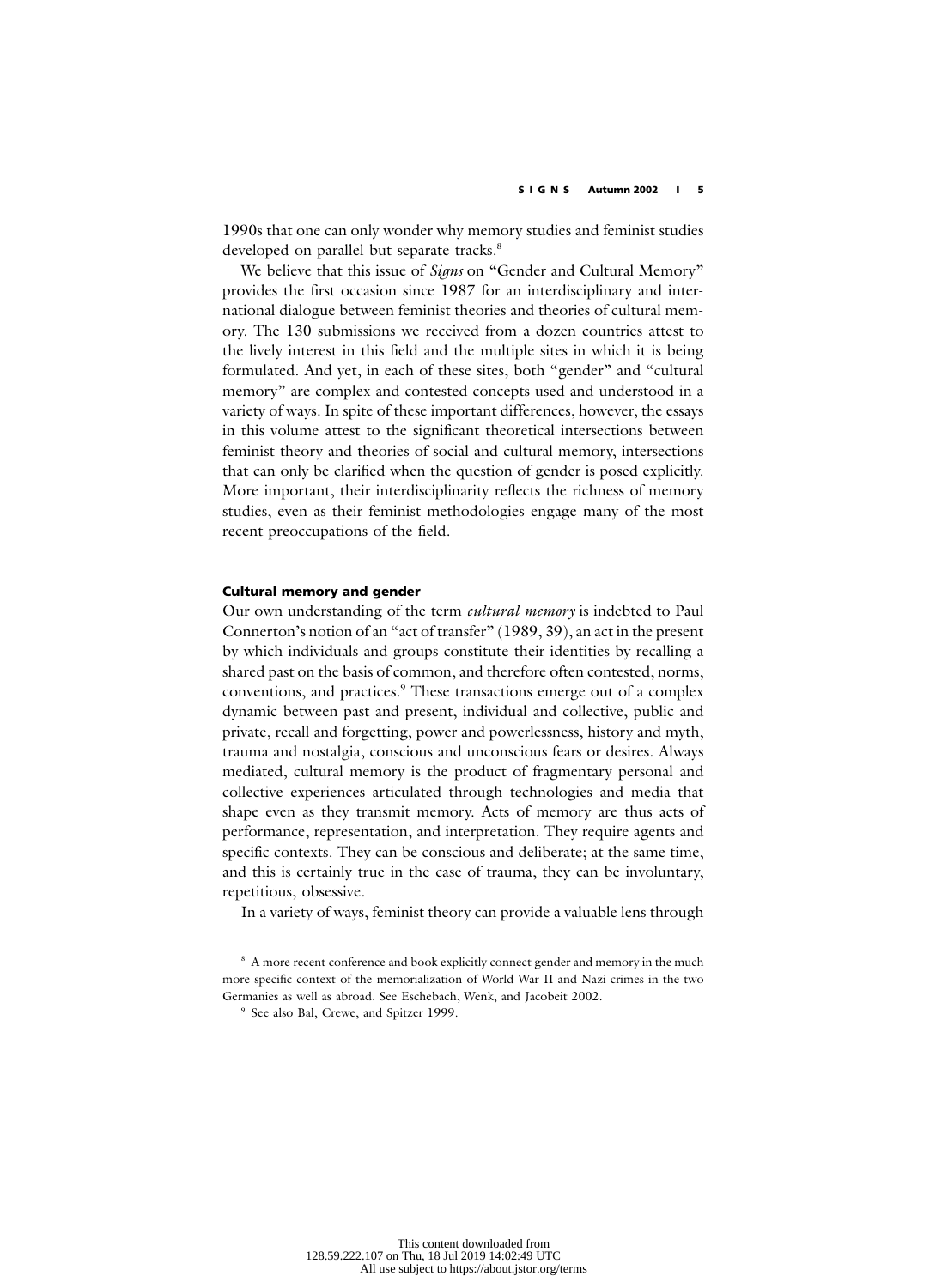which cultural memory may be studied. Indeed, gender, along with race and class, marks identities in specific ways and provides a means by which cultural memory is located in a specific context rather than subsumed into monolithic and essentialist categories. Moreover, gender is an inescapable dimension of differential power relations, and cultural memory is always about the distribution of and contested claims to power. What a culture remembers and what it chooses to forget are intricately bound up with issues of power and hegemony, and thus with gender. Finally, the cultural tropes and codes through which a culture represents its past are also marked by gender, race, and class. The authors in this volume use tools that feminist scholarship has developed and apply them to an analysis of the dynamics of gender and power in the work of cultural memory.

# **Technologies of cultural memory**

The contributors to this volume both analyze and use a range of technologies through which cultural memory is articulated, and they reflect on the ways in which performative practices, representational media, and cultural frames of interpretation might be gendered. For Novak in "Self Portrait (Ellis Island)," memory is visual and spatial. Places, she suggests, are marked by the events that occurred in them and the people who passed through them. Photographic images become vehicles of transmission. But her work also makes clear that images need an explanatory narrative to become meaningful: the image depends on its caption and its date, or at the very least it requires some recognizable context.<sup>10</sup> Through its suggestive mise-en-scène, her image elicits multiple narratives from its viewers, narratives about the people who arrived at Ellis Island, or about the artist who chose to take her self-portrait there. These narratives are based on historical knowledge; on cultural myths and symbols; on desire, identification, and imagination; on denial and repression. They are fragments of stories, responding to the limited fragmentary clues on which they are built. In presenting the image to us, Novak subjects it to our frames of interpretation, frames that tend to take narrative shapes.

Some of the essays in this volume focus on the visual and cinematic transmission of cultural memory (Bennett, Salomon, Sieg, Stevens). Others find literary narratives to be the most resonant vehicles. Ranging from biography (Moynagh, Sieg, Stevens), autobiography and personal writing (Childers, Bardenstein), to film (Sieg, Stevens), opera (Moynagh), and fic-

<sup>&</sup>lt;sup>10</sup> For a nonnarrative conception of cultural memory based on performance and other nondiscursive systems of communication, see Taylor 2002.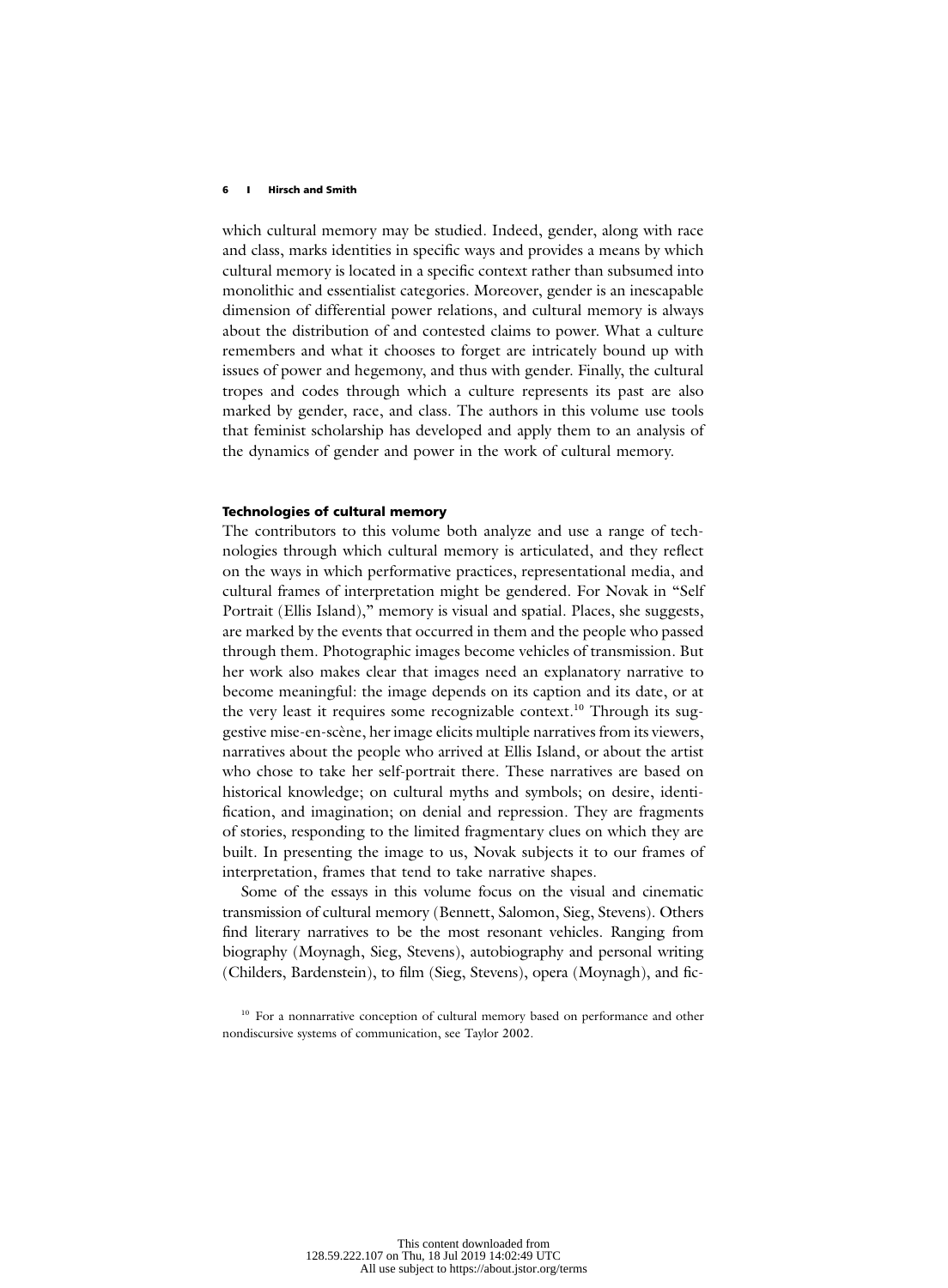tion (Gubar, McDermott, Yukins), literary genres enable an analysis of the mediated nature of cultural memory and the ways in which, in Connerton's terms, "to remember . . . is precisely not to recall events as isolated, it is to become capable of forming meaningful narrative sequences" (1989, 26). Besides visual, cinematic, and literary genres, we also encounter other modes of transmitting cultural memory, such as the law (Campbell), oral history (Giles, Hershatter, Kaplan), ritual (Bold, Knowles, and Leach), national myth (Boose, Moynagh), food (Bardenstein), bodily practice (Childers, Bennett, Kaplan, Salomon), and even silence (Gubar, Kaplan, McDermott).

Cumulatively, the essays in this volume would seem to suggest that cultural memory is most forcefully transmitted through the individual voice and body—through the testimony of a witness. This is not to say that the witness tells only of her own memory; as Maurice Halbwachs has made clear, "it is in society that people normally acquire their memories. It is also in society that they recall, recognize, and localize their memories" (1992, 38). The stories our authors discuss represent individual identity as shaped by membership in one or several groups. But in focusing on the singular story, they can better highlight difference and particularity of context, eschewing the generalizing and homogenizing tendencies of identity politics. Cultural memory, they seem to suggest, can best be understood at the juncture where the individual and the social come together, where the person is called on to illustrate the social formation in its heterogeneity and complexity. The individual story, whether told through oral narrative, fiction, film, testimony, or performance, also serves as a challenge and a countermemory to official hegemonic history. This is particularly poignant in Charlotte Salomon's fragmentary "Postscript" to her visual autobiography *Life? or Theatre?* in which she suggests how one woman's life is shaped by the intersections between familial abuse and depression, on the one hand, and the historical catastrophe of World War II and the Holocaust, on the other hand.

Indeed, at this juncture of private and public, gender may be seen as a determining factor. Women's history as counterhistory that restores forgotten stories to the historical record certainly illustrates this point. But beyond this explicit instance, the technologies of memory, the frames of interpretation, and the acts of transfer they enable are in themselves gendered, inasmuch as they depend on conventional paradigms and received cultural models, on codes that are culturally shared and available. Furthermore, experience, as well as its recollection and transmission, is subject to gendered paradigms. But gender, like memory, must be grounded in context if it is not to remain an abstract binary structure. The individual and group narratives we encounter in this volume allow us to see the factors that shape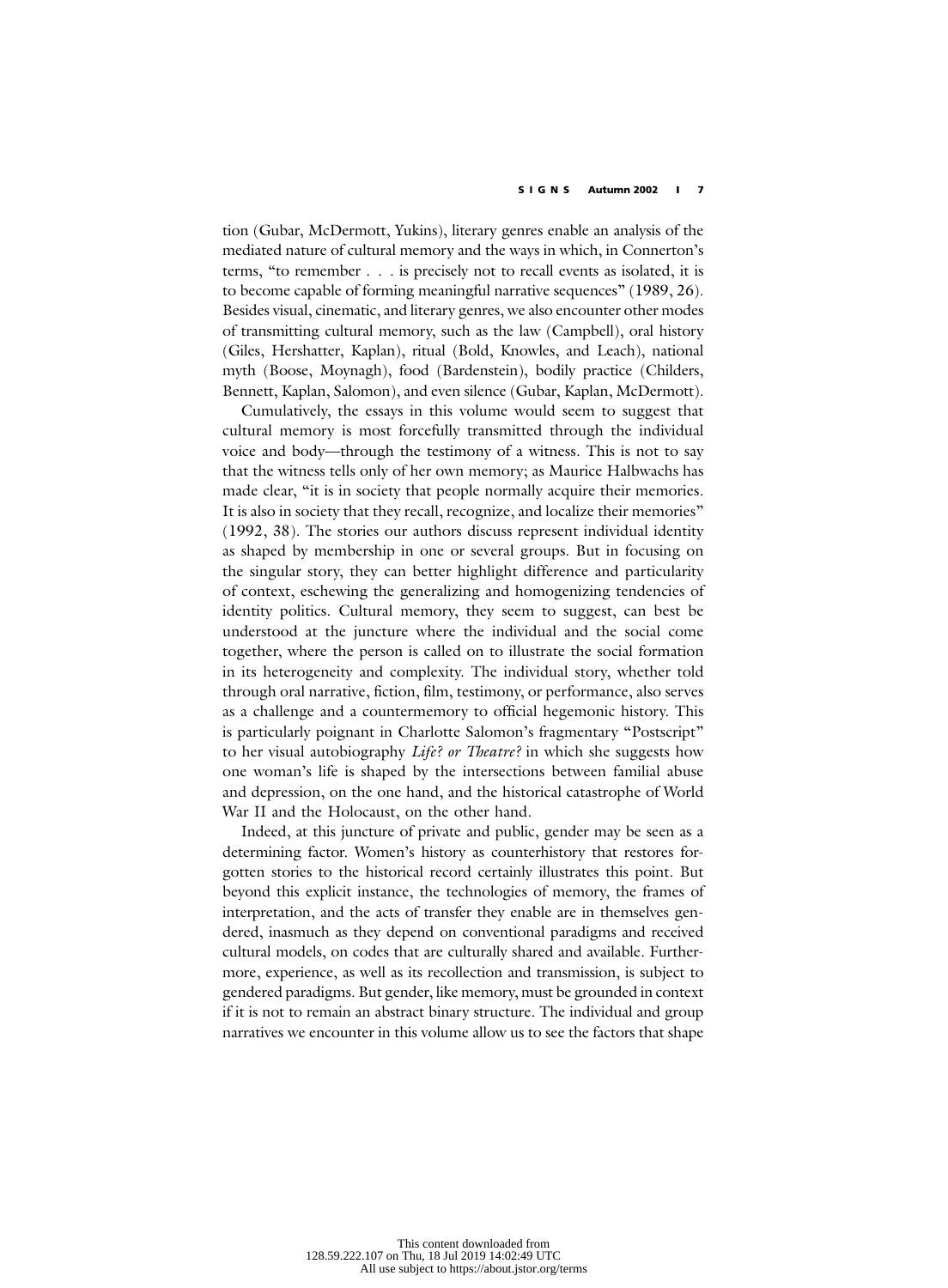gender and thus the intersectionality and articulation of gender, race, class, and sexuality (Smith 1998). Identity, whether individual or cultural, becomes a story that stretches from the past to the present and the future, that connects the individual to the group, and that is structured by gender and related identity markers. Thus, Carol Bardenstein shows in her essay on Middle Eastern food memoirs that the experience of exile reshapes the memory of home to the point even of reconfiguring gender roles in connection with the production and transmission of food knowledge. And for Judy Giles, the oral narratives of two working-class women who came of age in Britain in the 1930s and 1940s redefine dominant understandings of modernity, revaluing nostalgia and continuity rather than fragmentation and rupture. For Mary Childers, moreover, autobiographical reading becomes the mode through which to bear witness to the cumulative trauma of poverty. Yet she finds the personal voice a risky choice for those who wish to avoid the discourse of victimization that characterizes many memoirs of the underprivileged.

The essays in this volume allow us to conclude that the representational media that function as technologies of memory perform important cultural memory work in constituting and consolidating group identities.<sup>11</sup> This is certainly true for the cultural recall of traumatic events. As Mieke Bal claims in her introduction to *Acts of Memory*, "Art—and other cultural artifacts such as photographs and published texts of all kinds—can mediate between the parties to the traumatizing scene and between these and the reader or viewer. The recipients of the account perform an act of memory that is potentially healing, as it calls for political and cultural solidarity in recognizing the traumatized party's predicament" (Bal, Crewe, and Spitzer 1999, x). Essays on the memorialization of violence against women (Bold, Knowles, and Leach), sexual torture in Chile (Kaplan), child memory of the Holocaust (Gubar), and the visual representations of cultural violence in Northern Ireland and Colombia (Bennett) show that the testimonial exchanges and what Susan Gubar has described as the "empathic identification" between teller and listener are significantly gendered. In her essay on the Serb imaginary, Lynda Boose shows the negative side of a cultural memory of victimization that is invoked not as a form of healing but as an incitement to war. Meanwhile, Maureen Moynagh interrogates the Cana-

<sup>&</sup>lt;sup>11</sup> For Annette Kuhn "memory work" is "an active practice of remembering which takes an inquiring attitude toward the past and the activity of its (re)construction through memory. [It] undercuts assumptions about the transparency or the authenticity of what is remembered" (Kuhn 2000, 186).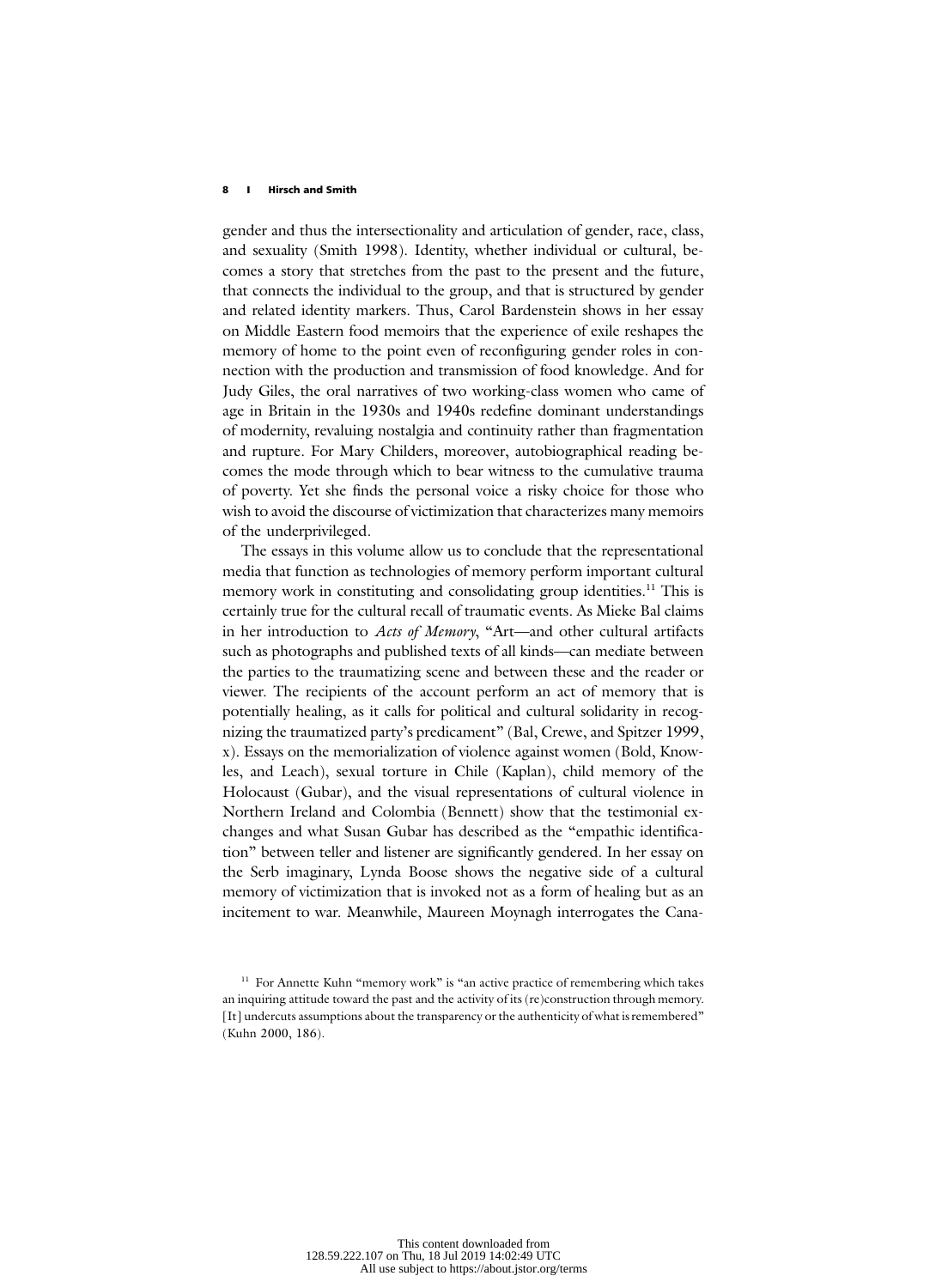dian national myth by exposing its implication in the gendered history of the Atlantic slave trade.

Strikingly, nostalgic narratives perform a similar and similarly gendered kind of cultural memory work to traumatic ones. Nostalgic narratives are often dismissed as inherently conservative, if not reactionary and escapist, yearnings for an idealized past that disable political action in the present on behalf of social change.<sup>12</sup> As the essays by Gail Hershatter on Chinese rural women's memories of 1950s socialism and Bardenstein on the food memoirs of Middle Eastern exiles suggest, however, nostalgia mediates narratives and rituals that evolve out of gendered historical experiences. The longing for a lost home or group identity can serve as a form of critique rather than idealization. Sinead McDermott rereads Jane Smiley's *A Thousand Acres* as a text that replaces the narrative of the abusive father with the mother's lost story, thus showing how nostalgia can perpetuate a necessary engagement with the past and act of witnessing in the present. Feminist narratives can thus resituate the politics of nostalgia by recuperating devalued, marginalized, or repressed cultural formations.

# **Agents of cultural memory**

Unlike the traditional archives of history, the archives of cultural memory consist not only of the stories, images, or documents of the past but also of the "acts of transfer" without which we would have no access to them. Cultural memory is, in James Young's words, "received history"; as "the combined study of both what happened and how it is passed down to us" (Young 1997, 41), it includes the addressee or cowitness as well as the witness. An act of telling and listening, performing and watching, it is, most important, an act of retelling or, in the language of performance, of "twice-behaved behavior."<sup>13</sup> And it acknowledges the unavailability of the original experience and the fragmentary and mediated nature of the reconstruction. Indeed, as Deborah McDowell has put it, "what we call the past is merely a function and production of a continuous present and its discourses" (1989, 147).

The essays in this volume closely analyze various agents of cultural memory, as well as the acts of transfer they enable. They show the interactions between transmitter and receiver, primary and secondary witness, teller and listener, subject and historian, scholar and activist, character, writer, and critic to be inflected by gender, race, nation, and generation. In this volume,

<sup>&</sup>lt;sup>12</sup> See especially Williams 1974; Vromen 1993; and Boym 2001.

<sup>&</sup>lt;sup>13</sup> See Schechner 1985, esp. chap. 2.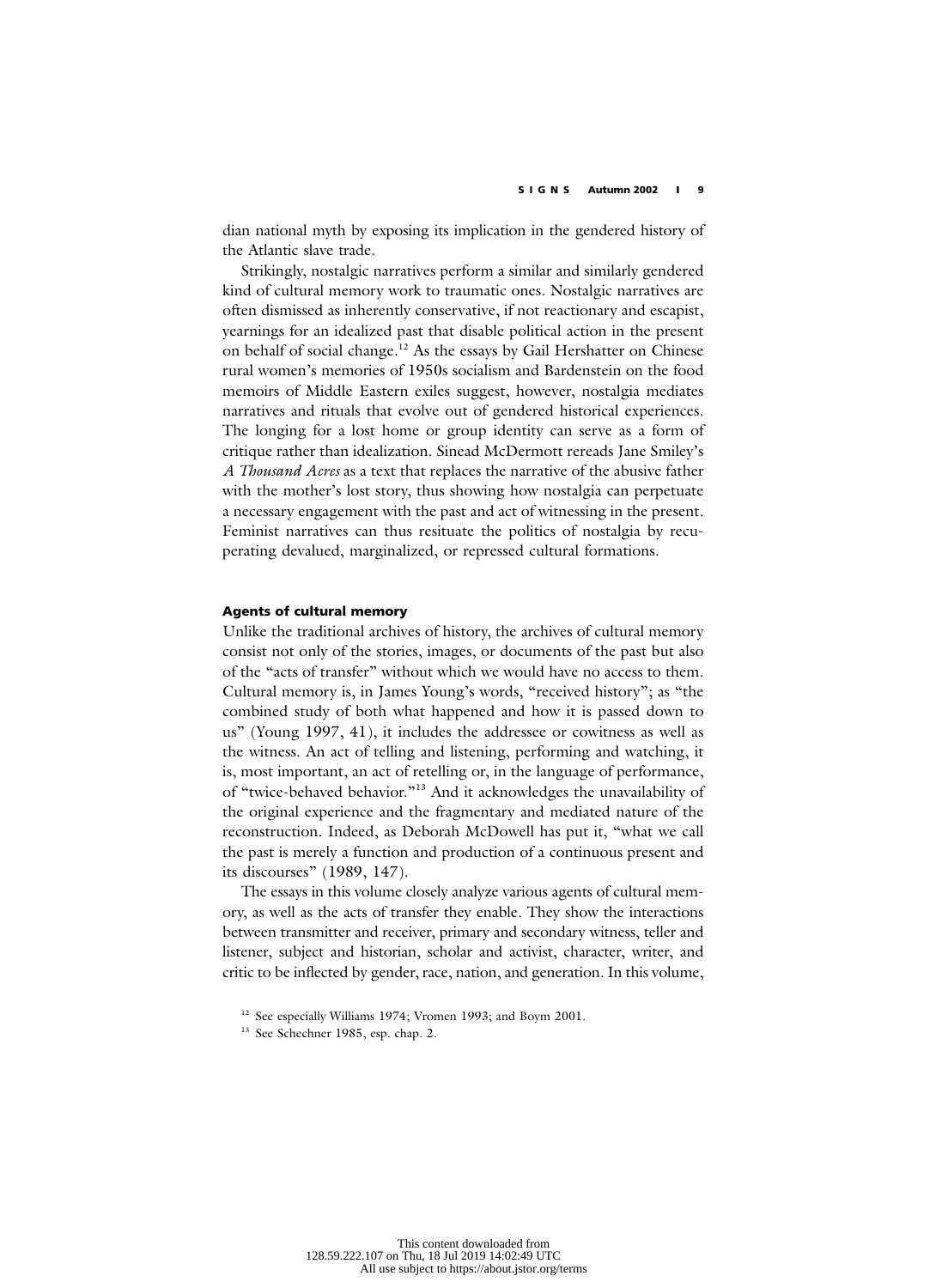as in much of the work on cultural memory, we often find these transactions to be located in the family between parents and children (Bardenstein, Childers, Gubar, McDermott, Salomon, Yukins). In these family plots, parent/child transmission is interrupted by the violence of war, totalitarianism, exile, or sexual abuse. Nevertheless, the sons and daughters in the chain of familial and thus also of cultural memory attempt to bear witness to the fragmented, interrupted, and mostly traumatic stories they have inherited through verbal, visual, and bodily acts of postmemory (Hirsch 1997, 1999, 2002).

Yet the boundaries of family are often enlarged to include illegitimate children (Yukins) or "witnesses by adoption" (Gubar). The family appears both as an object of nostalgia, a space of potential protection from the public violence of the twentieth century, a home and a haven, and, contrarily, as a dangerous and violent traumatizing space in its own right. It thus offers a site in which not only the particularities of listening, empathy, and identification but also the appropriations and distortions, the power differentials that characterize the transmission of cultural memory and the work of countermemory, can fruitfully be identified.

A number of our essays locate the work of memory outside the family in the public domain of politics (Boose), the law (Campbell), social movements (Bold, Knowles, and Leach), art (Bennett), and the scholarly and artistic work of history and biography (Giles, Hershatter, Kaplan, Moynagh, Stevens, Sieg, Watson). The relationships established here between primary and secondary witnesses, however, both resemble and exceed the frame of familial relationships. Listening and retelling, especially in the case of individual or cultural trauma, require empathy as well as distance—being able to say "it could have been me" but at the same time asserting that "it was not me." Dori Laub has characterized the act of listening to the trauma of the Holocaust as a shared vulnerability and intersubjectivity, and his description is certainly applicable beyond the specific context of Holocaust testimony: "There are hazards to the listening to trauma. Trauma—and its impact on the hearer—leaves, indeed, no hiding place intact. As one comes to know the survivor, one really comes to know oneself and that is no simple task" (Felman and Laub 1992,  $72$ ).<sup>14</sup> In this volume, forms of acknowledged—successful or failed—transference are discussed in the work of historians (Giles, Hershatter, Kaplan), writers and filmmakers (Gubar, Sieg, Stevens), lawyers and prosecutors (Campbell), and visual artists (Bennett).

<sup>&</sup>lt;sup>14</sup> Roland Barthes has also theorized a form of "active listening" in his essay "Listening" (1991). For feminist analyses of listening, see Greenberg 1998 and Chun 1999. On the historian's transference, see LaCapra 1994.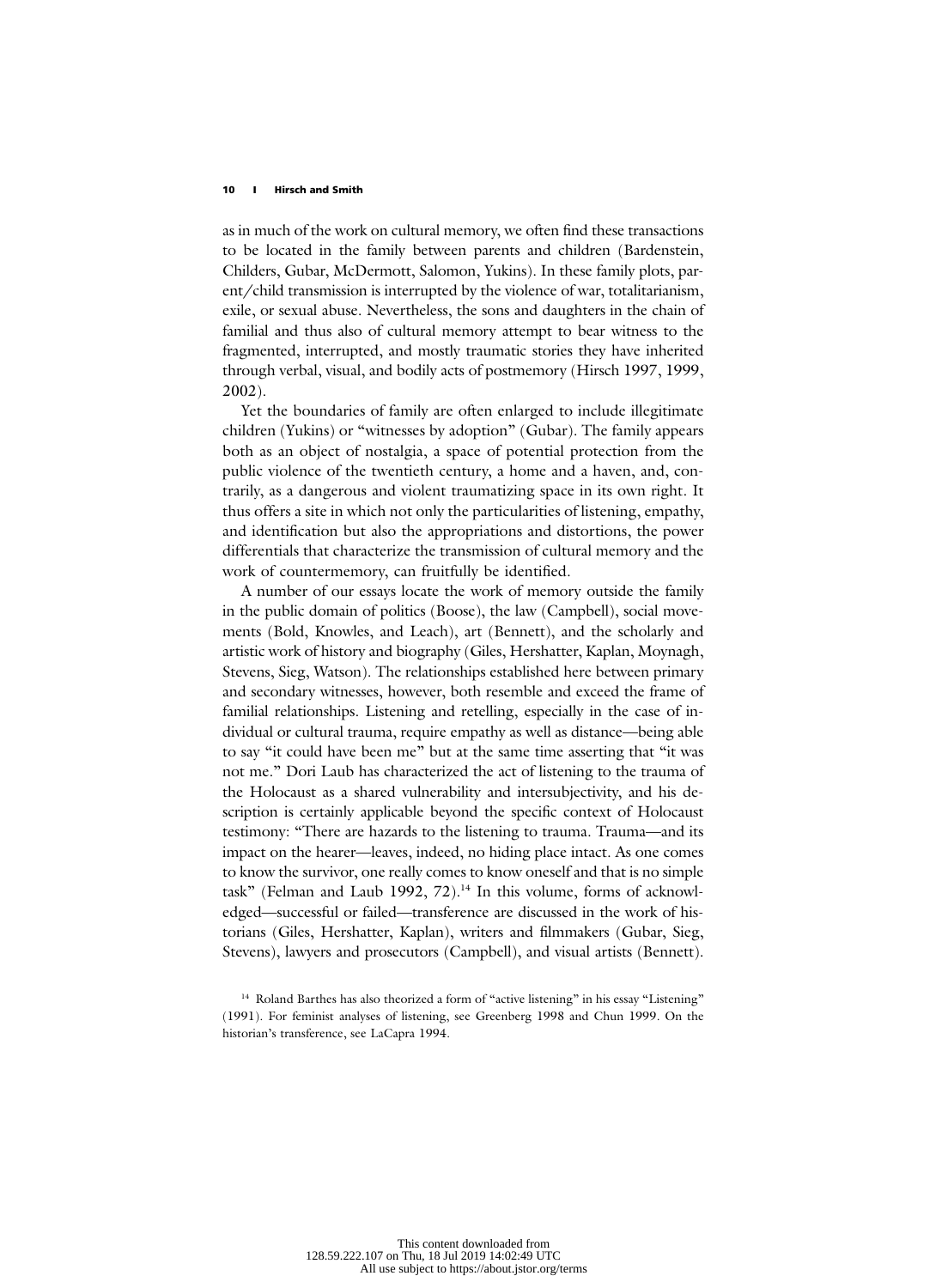The authors in this volume gender the transferential acts of memorial transmission. In her essay, for example, Jill Bennett argues that women's bodies are more likely than men's to be assigned the cultural work of mourning and pain that is located in the body. Gubar finds an unconventional and transformed masculinity emerging from the empathic identification required by the suffering of the Holocaust. Maurice Stevens reads Spike Lee's *Malcolm X* as a celebration of black nationalist identity that relies on the disavowal of the feminine and the homoerotic. And Temma Kaplan defines a feminine and feminist line of transmission leading from the daughter-activist-witness to the mother cowitness and eventually to the historian, whose scholarly work becomes an instance of resistance and a form of activism in its own right. As such, it inserts itself into the best traditions of feminist activist scholarship.

The essays in this volume map the role of the addressee on a spectrum that runs from empathic identification and acknowledged transference all the way to appropriation, suppression, and failed listening. In her oral history work with rural Chinese women, Hershatter interrogates her own position as well as that of her local cointerviewer. Katrin Sieg explores multiple and imbricated levels of appropriation in her discussion of the relationships of biographer and subject, filmmaker and print source, and German witness and Jewish victim in the retellings of the story of Aimée and Jaguar. The memorializing responsibility burdening the descendants of trauma survivors hovers between identification and appropriation in Elizabeth Yukins's essay on the transmission of the memory of slavery in *Corregidora* and *Paradise*. Julia Watson retrieves, translates, and interprets Charlotte Salomon's brief and allusive autobiographical fragment from the perspective of her present, adding a great deal of explanatory material that supplements and thus profoundly transforms the original. And Kirsten Campbell's account of the silencing of the rape victim in human rights tribunals calls for an ethics of legal listening by which the bodily trauma of rape does not invalidate the credibility of the witness.

### **Feminism and cultural memory**

Feminist art and scholarship have worked to restore to hegemonic cultural memory the stories that have been forgotten or erased from the historical record. But feminism has done more. It has defamiliarized and thus reenvisioned traditional modes of knowing the past. Theorizing cultural memory through the lens of feminism does not merely foreground the dynamics of gender and power. It also applies feminist modes of questioning to the analysis of cultural recall and forgetting. We hope that this volume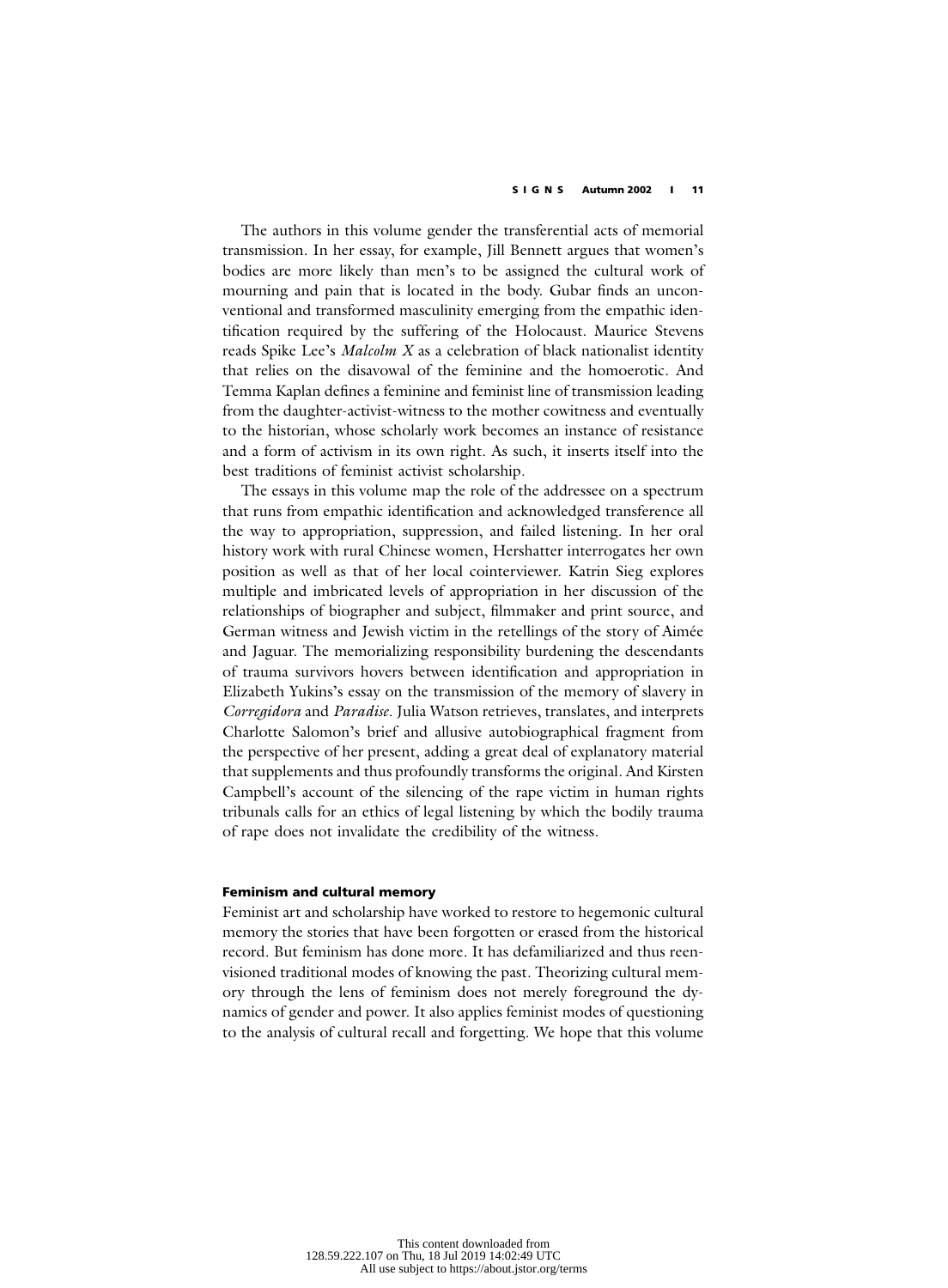will enable readers to consider both the intersections between feminist theories and theories of memory and what we might think of as some distinctly feminist strategies of cultural memory work.

Feminist studies and memory studies both presuppose that the present is defined by a past that is constructed and contested. Both fields assume that we do not study the past merely for its own sake; rather, we do so to meet the needs of the present. Both fields emphasize the situatedness of the individual in his or her social and historical context and are thus suspicious of universal categories of experience. Beyond these broad points of convergence, developments in feminism and work on cultural memory demonstrate that the content, sources, and experiences that are recalled, forgotten, or suppressed are of profound political significance. What we know about the past, and thus our understanding of the present, is shaped by the voices that speak to us out of history; relative degrees of power and powerlessness, privilege and disenfranchisement, determine the spaces where witnesses and testimony may be heard or ignored.

From feminist and other varieties of social history, we have learned that public media and official archives memorialize the experiences of the powerful, those who control hegemonic discursive spaces. To find the testimonies of the disenfranchised, we have turned to alternate archives such as visual images, music, ritual and performance, material and popular culture, oral history, and silence. We have recovered forgotten texts and have learned alternate reading strategies from them. From feminist literary and cultural criticism we have learned to be what Judith Fetterley (1978) has called "resisting readers" who interrogate the ideological assumptions that structure and legitimate coherent linear narratives and who can decode narrative repetition, indirection, signifying, and figuration. We have learned to question claims to narrative reliability, seeking instead to understand alternative ways in which truthfulness might be assessed and used. Perhaps most important, we have learned how to analyze and document the practices of private everyday experience, recognizing that they are as politically revealing in their own way as any event played out in the public arena.

The authors in this volume have identified feminist modes of knowing and listening that facilitate the work of memory and transmission. They have been acutely aware of the pitfalls of using memory in the service of identity politics and in the interest of affirming a shared past of victimization rather than envisioning a different future. They have been sensitive to the differences separating the primary from the secondary witness, and they have defined the active and activist listening, empathic identification, and solidarity required to imagine the experiences of the other, and therefore of the past. Feminist theories of intersubjectivity; nonappropriative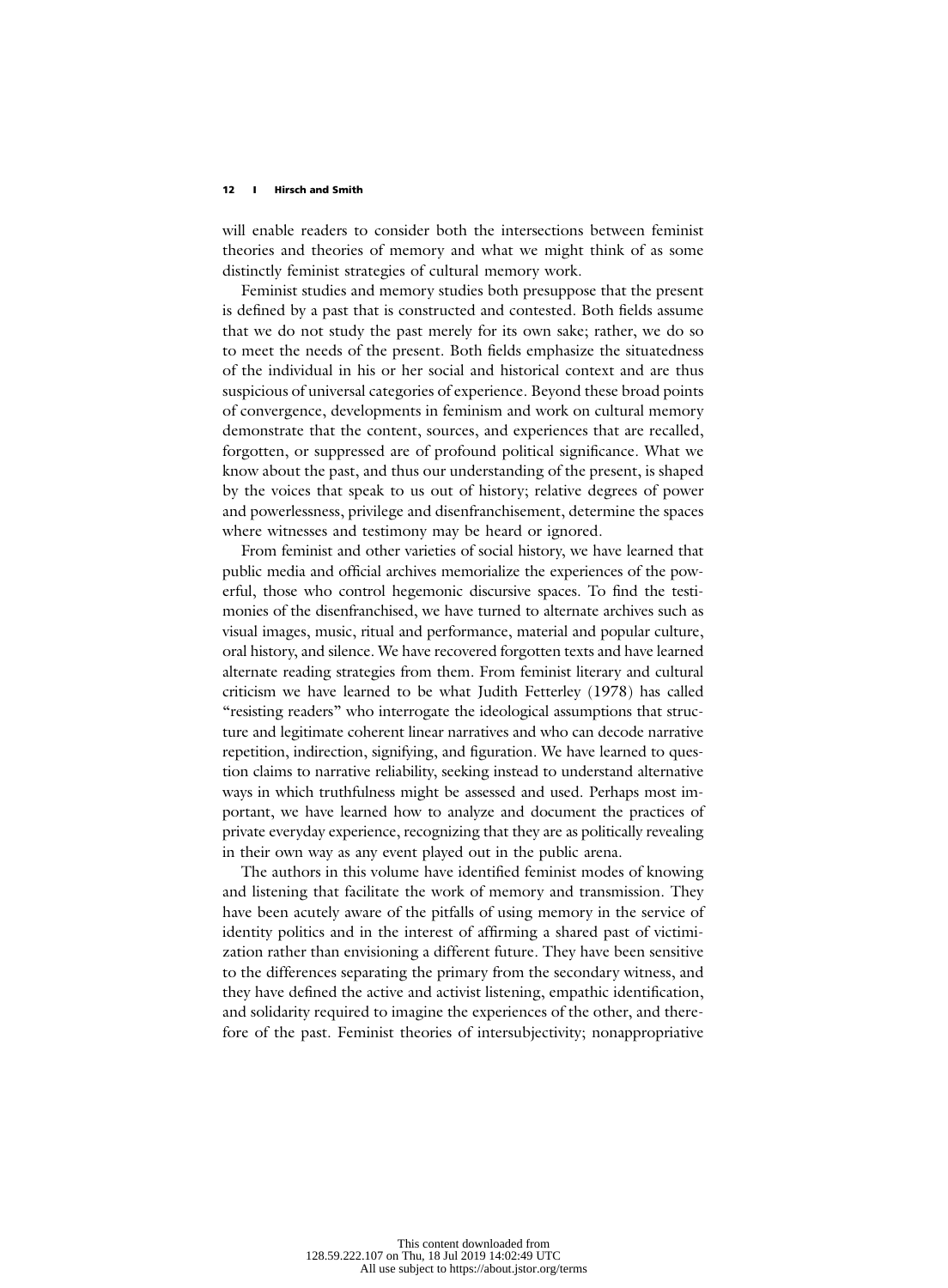identification, or *allo-identification*, in Eve Kosofsky Sedgwick's term (1990, 59–63); and coalition building across difference might fruitfully illuminate the work of cultural memory.<sup>15</sup> A feminist cultural memory would be particularly conscious of granting the pastness and the irretrievability of the past, the irreducibility of the other, and the untranslatability of the story of trauma. It would engage in modes of knowledge that are embodied, material, located, and thus also responsive and responsible to the other. Feminist modes of listening, as some of the essays in this volume show, can become ethical and political acts of solidarity and, perhaps, agency, on behalf of the trauma of the other. Significantly, however, they would also warn of the risks of even such a well-intentioned identificatory practice and the inevitable appropriations that inflect a politics based on empathy. They would remind us that forgetting and suppression must be contested by active remembering and that the practice and analysis of cultural memory can in itself be a form of political activism.

# **The volume**

The sixteen essays in this volume cannot fully reflect the international and interdisciplinary range of current feminist scholarship on cultural memory. Yet they do come from literature, film, visual studies, history, and legal studies, and they do contextualize their analyses in the United Kingdom, China, Serbia, Canada, the former Yugoslavia, Chile, the United States, Colombia, Germany, Northern Ireland, Palestine, Egypt, and France. Their historical range is, however, limited to the twentieth century, a focus that we did not initially intend but that enables a greater theoretical and methodological coherence than would otherwise have been possible. It also reflects the period of the most significant cultural production by women in a number of different cultures and languages.

The four sections into which the essays have been grouped—"National Countermemories," "Acts of Testimony," "Dis/Identifications," and "The Gender of Nostalgia"—define some of the strategies of feminist cultural memory work that the essays perform. The first group of essays on "National Countermemories" challenges the making of national identities, mythologies, and historical periodization by reinserting forgotten stories or exposing unacknowledged assumptions. The essays in the second section, "Acts of Testimony," look at the gendered implications of what it means to bear witness as an individual and a member of a collective and what it means to be heard. Like those in the previous section, the essays grouped under "Dis/

<sup>15</sup> See Silverman 1996.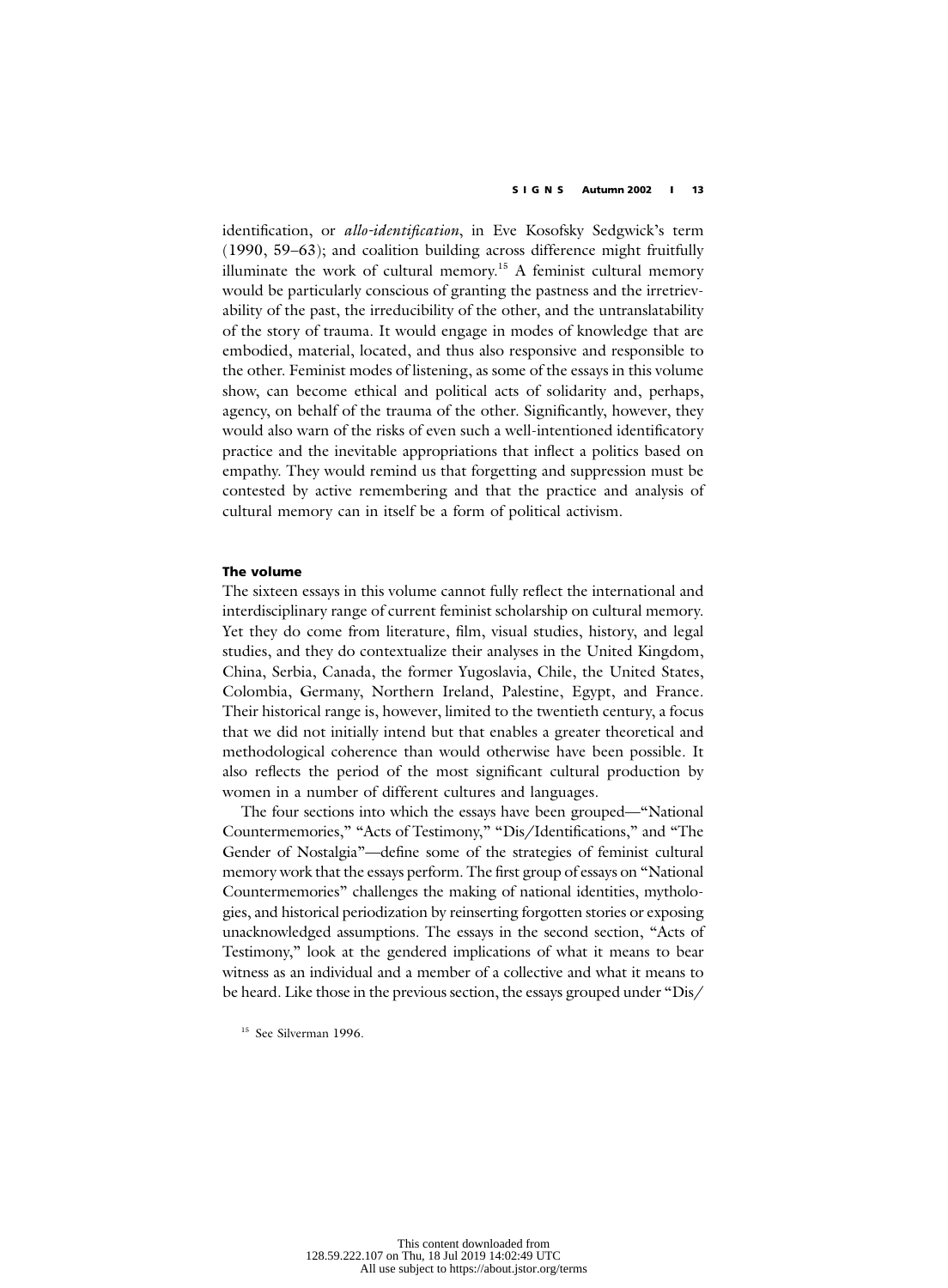Identifications" define the relationships between primary and secondary witnessing, envisioning a feminist politics of listening and warning against the pitfalls of appropriation. The final section, "The Gender of Nostalgia," recuperates narratives of home in the service of reconstituting identities fractured by exile, loss, and violence. In ending with an unpublished fragment written in the 1940s, we acknowledge the importance of recovering forgotten works by women and of reinserting them into our present. In addition, Charlotte Salomon's "Postscript" qualifies any sense that the consequences of cultural memory work are inevitably salutary.

Given the number, range, and quality of submissions we received and accepted, we decided early in our editorial process that we would forgo book reviews or a roundtable in order to make space for additional essays. In the aftermath of the attacks of September 11, 2001, however, we realized that we were in the extraordinary position of being able to document how various overlapping and disparate cultures make sense of, theorize, and gender a moment of cultural trauma. So as the contributors worked through their final revisions and we outlined our introduction, we decided to invite approximately seventy feminist artists, scholars, writers, and activists from different countries to reflect on the gender implications of this moment of cultural memory in the making. We are grateful to the twenty-one writers and artists who on short notice contributed pieces about such diverse topics as the gendering of the World Trade Towers as architectural structures; the construction of Afghan women by liberal Western feminists; the suppressed and exclusionary racial, gendered, and sexual tropes contained in notions of national identity; the emergence of the working-class male hero; and mourning as a response to terrorism.

The temporality of journal publication makes such a venture inherently problematic: at a time of crisis and rapid social and political change, what one thinks at any one moment is quickly superceded by events. As the authors of the roundtable are keenly aware, their statements may well seem out of date by the time this issue appears. If we were hoping to learn something about the workings of cultural memory through the roundtable on September 11, we will at the very least have been able to appreciate the ways in which cultural memory shifts in relation to an everchanging present moment.

We are grateful to the editors, and the editorial and production staffs of *Signs* and the University of Chicago Press, for their support and good humor throughout our work on this issue. Each of the 130 contributors has taught us something about gender and cultural memory, and we only wish we had more space so as not to have had to make such excruciatingly difficult choices. The sixteen authors and twenty-one roundtable contrib-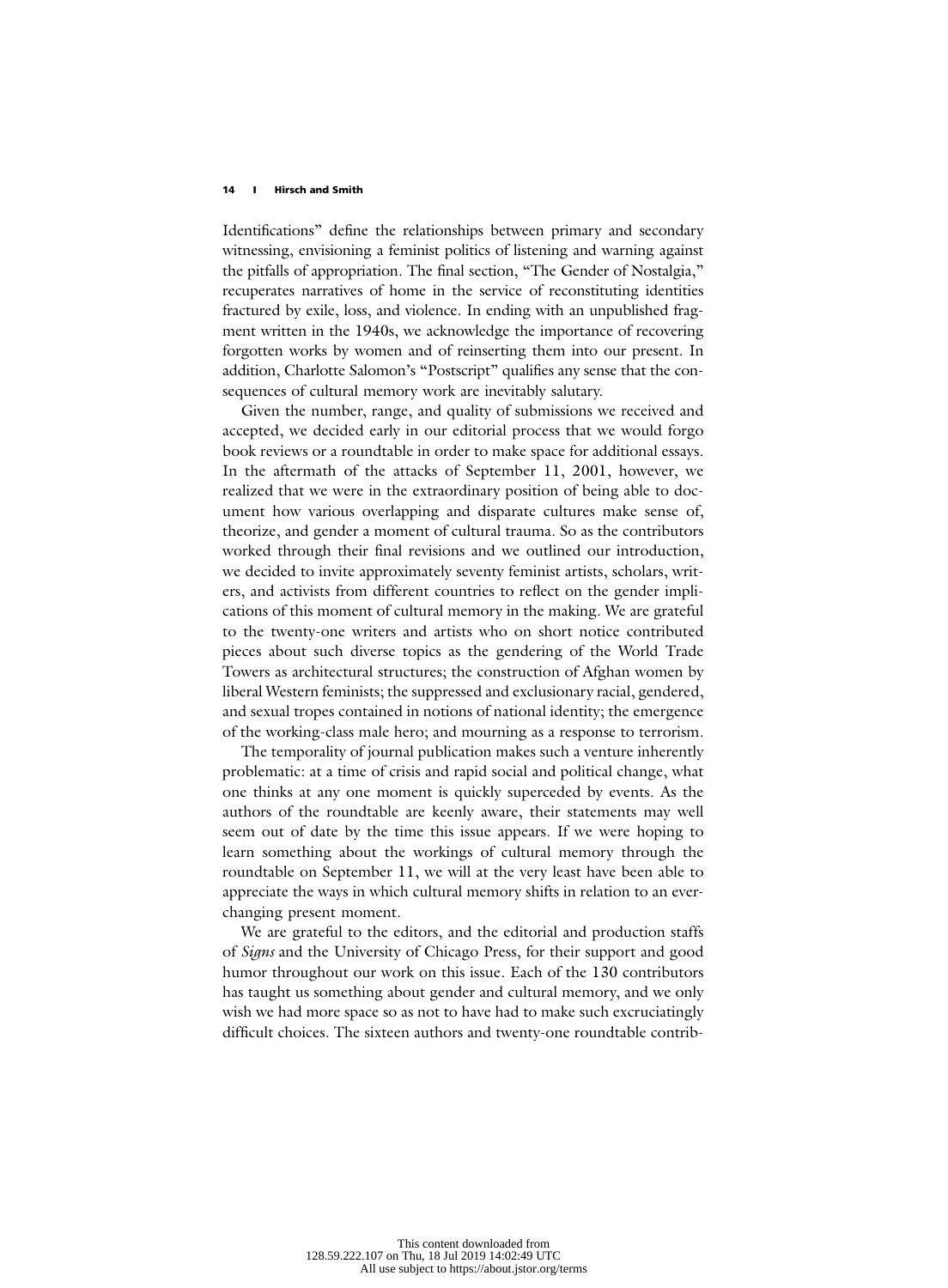utors promptly and patiently revised their essays. We are especially grateful to the numerous anonymous external reviewers who have taken time from their own scholarship to devote detailed attention to our contributors' manuscripts. The hard work and dedication of so many testifies to the ongoing significance and promise of this topic. We hope that this issue will contribute to an ongoing dialogue about gender and cultural memory.

Marianne Hirsch *French and Comparative Literature Dartmouth College*

Valerie Smith *English and African-American Studies Princeton University*

# **References**

- Bal, Mieke, Jonathan Crewe, and Leo Spitzer. 1999. *Acts of Memory: Cultural Recall in the Present*. Hanover, N.H.: University Press of New England.
- Barthes, Roland. 1991. "Listening." In his *The Responsibility of Forms: Critical Essays on Music, Art and Representation*, trans. Richard Howard, 245–60. Berkeley: University of California Press.
- Benstock, Shari, ed. 1988. *The Private Self: Theory and Practice of Women's Autobiographical Writings*. Chapel Hill: University of North Carolina Press.
- Boym, Svetlana. 2001. *The Future of Nostalgia*. New York: Basic.
- Brison, Susan J. 2002. *Aftermath: Violence and the Remaking of Self*. Princeton, N.J.: Princeton University Press.
- Brear, Holly Beachley. 2000. "We Run the Alamo and You Don't: Alamo Battles of Ethnicity and Gender." In *Where These Memories Grow: History, Memory, and Southern Identity*, ed. W. Fitzhugh Brundage, 299–317. Chapel Hill: University of North Carolina Press.
- Caruth, Cathy. 1996. *Unclaimed Experience: Trauma, Narrative and History*. Baltimore: Johns Hopkins University Press.
- Chun, Wendy Hui Kyong. 1999. "Unbearable Witness: Toward a Politics of Listening." *differences: A Journal of Feminist Cultural Studies* 11(1):112–49.
- Connerton, Paul. 1989. *How Societies Remember*. New York: Cambridge University Press.
- Culbertson, Roberta. 1995. "Embodied Memory, Transcendence, and Telling: Recounting Trauma, Re-establishing the Self." *New Literary History* 26(1): 169–95.
- Dubey, Madhu. 1995. "Gayl Jones and the Matrilineal Metaphor of Tradition." *Signs: Journal of Women in Culture and Society* 20(2):245–67.

Eschebach, Insa, Silke Wenk, and Sigrid Jacobeit, eds. 2002. *Gedächtnis und Ges-*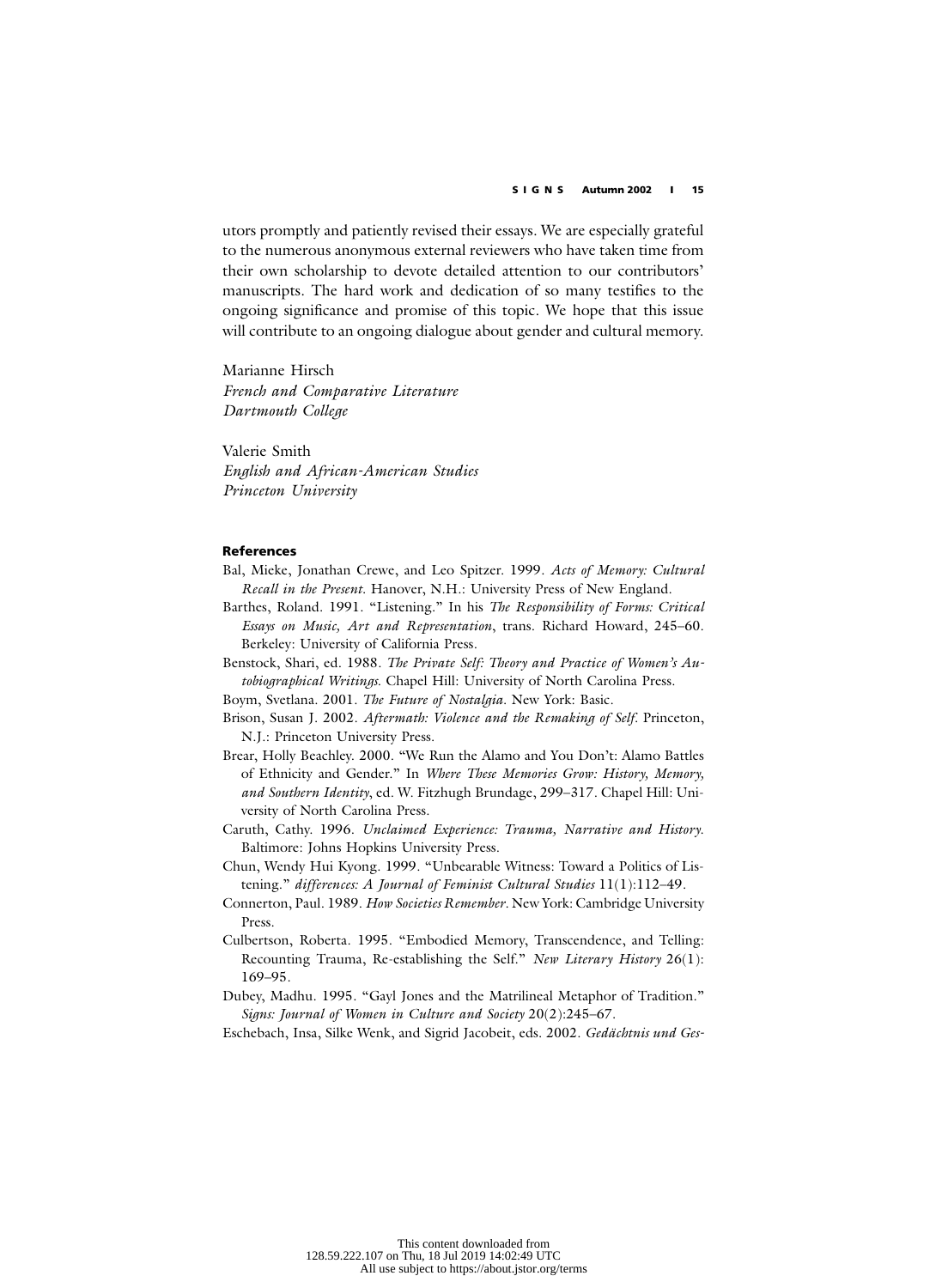*chlecht: Deutungsmuster in Darstellungen des nationalsozialistischen Genozids*. Berlin: Campus.

- Felman, Shoshana, and Dori Laub. 1992. *Testimony: Crises of Witnessing in Literature, Psychoanalysis, and History.* New York: Routledge.
- Fetterley, Judith. 1978. *The Resisting Reader: A Feminist Approach to American Fiction*. Bloomington: Indiana University Press.
- Ganguly, Keya. 1992. "Migrant Identities and the Constructions of Selfhood." *Cultural Studies* 6(1):29–50.
- Gilmore, Leigh. 2001. *The Limits of Autobiography: Trauma and Testimony*. Ithaca, N.Y.: Cornell University Press.
- Goldenberg, Myrna. 1990. "Different Horrors, Same Hell: Women Remembering the Holocaust." In *Thinking the Unthinkable: Meanings of the Holocaust*, ed. Roger S. Gottlieb, 150–66. New York: Paulist Press.
- Greenberg, Judith. 1998. "The Echo of Trauma and the Trauma Echo." *American Imago* 55(3):319–47.
- Greene, Gayle. 1991. "Feminist Fiction and the Uses of Memory." *Signs* (16)1: 290–321.
- Haaken, Janice. 1998. *Pillar of Salt: Gender, Memory, and the Perils of Looking Back*. New Brunswick, N.J.: Rutgers University Press.
- Halbwachs, Maurice. 1992. *On Collective Memory*. Trans. and ed. Lewis Coser. Chicago: University of Chicago Press.
- Hartman, Saidiya V. 1997. *Scenes of Subjection: Terror, Slavery, and Self-Making in Nineteenth-Century America*. New York: Oxford University Press.
- Herman, Judith Lewis. 1992. *Trauma and Recovery: The Aftermath of Violence from Domestic Abuse to Political Terror*. New York: Basic.
- Hirsch, Marianne. 1997. *Family Frames: Photography, Narrative, and Postmemory*. Cambridge, Mass.: Harvard University Press.
- ———. 1999. "Projected Memory: Holocaust Photographs in Personal and Public Fantasy." In Bal, Crewe, and Spitzer 1999, 3–23.
- -. 2002. "Marked by Memory: Feminist Reflections on Trauma and Transmission." In *Extremeties: Trauma, Testimony, and Community*, ed. Nancy K. Miller and Jason Trougaw. Urbana: University of Illinois Press.
- Hirsch, Marianne, and Leo Spitzer. 1993. "Gendered Translations: Claude Lanzmann's *Shoah*." In *Gendering War Talk*, ed. Miriam Cooke and Angela Woollacott, 3–19. Princeton, N.J.: Princeton University Press.
- hooks, bell. 1989. "Writing Autobiography." In her *Talking Back: Thinking Feminist, Thinking Black*, 155–59. Boston: South End Press.
- Horowitz, Sarah. 2001. "The Wounded Tongue: Engendering Jewish Memory." In *Shaping Losses: Cultural Memory and the Holocaust*, ed. Julia Epstein and Lori Hope Lefkowitz, 107–27. Urbana: University of Illinois Press.
- Kahane, Claire. 2001. "Dark Mirrors: A Feminist Reflection on Holocaust Narrative and the Maternal Metaphor." In *Feminist Consequences: Theory for the New Century*, ed. Elizabeth Bronfen and Misha Kavka, 161–88. New York: Columbia University Press.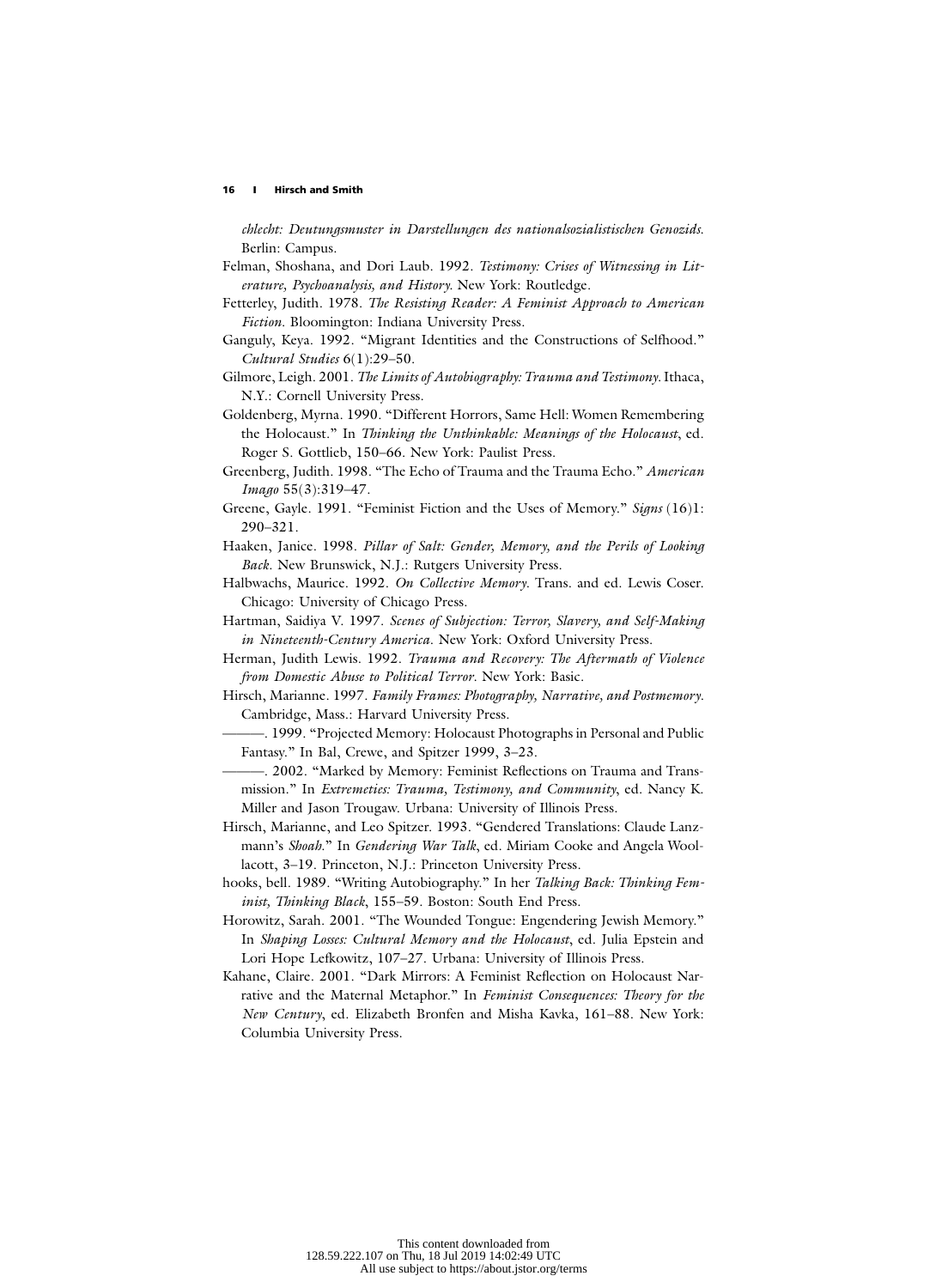- Kremer, Lillian S. 1999. *Women's Holocaust Writing*. Lincoln: University of Nebraska Press.
- Kuhn, Annette. 1995. *Family Secrets: Acts of Memory and Imagination*. London: Verso.
- ———. 2000. "A Journey through Memory." In *Memory and Methodology*, ed. Susannah Radstone, 186. Oxford: Berg.
- LaCapra, Dominick. 1994. *Representing the Holocaust: History, Theory, Trauma*. Ithaca, N.Y.: Cornell University Press.
- Lee, Rachel C. 1999. *The Americas of Asian American Literature: Gendered Fictions of Nation and Transnation*. Princeton, N.J.: Princeton University Press.
- Leydesdorff, Selma, Luisa Passerini, and Paul Thompson. 1996. *Gender and Memory*. Vol. 4, *International Yearbook of Oral History and Life Stories*. Oxford: Oxford University Press.
- Leys, Ruth. 2000. *Trauma: A Genealogy*. Chicago: University of Chicago Press.
- Lionnet, Françoise. 1989. *Autobiographical Voices: Race, Gender, Self-Portraiture*. Ithaca, N.Y.: Cornell University Press.
- Lourie, Margaret, Domna Stanton, and Martha Vicinus, eds. 1987. "Women and Memory," special issue of *Michigan Quarterly Review*, vol. 27, no. 1.
- Lowe, Lisa. 1996. *Immigrant Acts: On Asian American Cultural Politics*. Durham, N.C.: Duke University Press.
- Matsuda, Mari J. 1996. *Where Is Your Body? and Other Essays on Race, Gender, and the Law.* Boston: Beacon.
- McAllister, Kirsten Emiko. 2001. "Captivating Debris: Unearthing a World War Two Internment Camp." *Cultural Values* 5(1):97–114.
- McClintock, Anne. 1995. *Imperial Leather: Race, Gender and Sexuality in the Colonial Context*. New York: Routledge.
- McDowell, Deborah E. 1989. "Negotiating between Tenses: Witnessing Slavery after Freedom—*Dessa Rose.*" In *Slavery and the Literary Imagination*, ed. Deborah E. McDowell and Arnold Rampersad, 144–63. Baltimore: Johns Hopkins University Press.
- Miller, Nancy K. 1991. *Getting Personal: Feminist Occasions and Other Autobiographical Acts*. New York: Routledge.
- Novak, Lorie. 1999. "Collected Visions." In *The Familial Gaze*, ed. Marianne Hirsch, 14–31. Hanover, N.H.: University Press of New England.
- Nussbaum, Felicity A. 1989. *The Autobiographical Subject*. Baltimore: Johns Hopkins University Press.
- Ofer, Dalia, and Lenore J. Weitzman, eds. 1998. *Women in the Holocaust*. New Haven, Conn.: Yale University Press.
- Painter, Nell Irvin. 1995. "Soul Murder and Slavery: Toward a Fully Loaded Cost Accounting." In *U.S. History as Women's History: New Feminist Essays*, ed. Linda Kerber, Alice Kessler-Harris, and Kathryn Kish Sklar, 125–46. Chapel Hill: University of North Carolina Press.
- Poovey, Mary. 1988. *Uneven Developments: The Ideological Work of Gender in Mid-Victorian England*. Chicago: University of Chicago Press.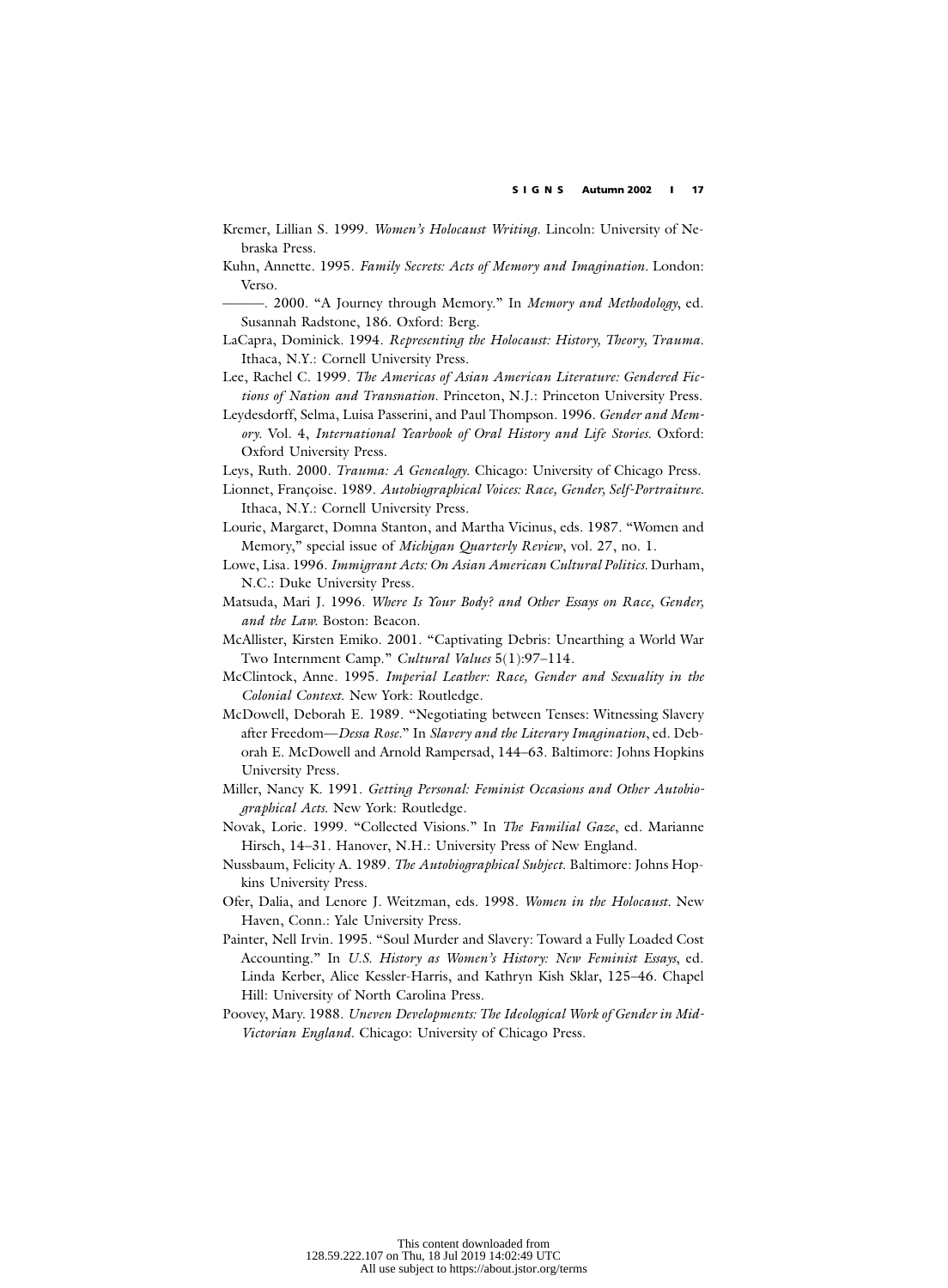Pratt, Mary Louise. 1992. *Imperial Eyes: Travel Writing and Transculturation*. New York: Routledge.

- Ringelheim, Joan. 1984. "The Unethical and the Unspeakable: Women and the Holocaust." In *Simon Wiesenthal Center Annual: 1983*, ed. Alex Grobman, 64–87. Chappaqua, N.Y.: Rossel.
	- ———. 1990. "Thoughts about Women and the Holocaust." In *Thinking the Unthinkable: Meanings of the Holocaust*, ed. Roger S. Gottlieb, 141–49. New York: Paulist Press.
- Rittner, Carol, and John K. Roth, eds. 1993. *Different Voices: Women and the Holocaust*. New York: Paragon House.
- Rody, Caroline. 2001. *The Daughter's Return: African-American and Caribbean Women's Fictions of History*. New York: Oxford University Press.
- Rubenstein, Roberta. 2001. *Home Matters: Longing and Belonging, Nostalgia and Mourning in Women's Fiction*. New York: Palgrave.
- Saldı´var-Hull, Sonia. 2000. *Feminism on the Border: Chicana Gender Politics and Literature*. Berkeley: University of California Press.
- Schechner, Richard. 1985. *Between Theater and Anthropology*. Philadelphia: University of Pennsylvania Press.
- Sedgwick, Eve Kosofsky. 1990. *Epistemology of the Closet*. Berkeley: University of California Press.
- Sharpe, Jenny. 1993. *Allegories of Empire: The Figure of Woman in the Colonial Text*. Minneapolis: University of Minnesota Press.
- Silverman, Kaja. 1996. *The Threshold of the Visible World*. New York: Routledge.
- Smith, Sidonie, and Julia Watson, eds. 1998. *Women, Autobiography, Theory: A Reader*. Madison: University of Wisconsin Press.
- Smith, Valerie. 1993. "'Circling the Subject': History and Narrative in *Beloved*." In *Toni Morrison: Critical Perspectives, Past and Present*, ed. Henry Louis Gates, Jr., and K. Anthony Appiah, 342–55. New York: Amistad Media Ltd.
- ———. 1998. *Not Just Gender: Black Feminist Readings*. New York: Routledge.
- Spillers, Hortense. 1987. "Mama's Baby, Papa's Maybe: An American Grammar Book." *Diacritics* 17(2):65–81.
- Sturken, Marita. 1997. *Tangled Memories: The Vietnam War, the Aids Epidemic, and the Politics of Remembering*. Berkeley: University of California Press.
- -. 1999. "Narratives of Recovery: Repressed Memory as Cultural Memory." In Bal, Crewe, and Spitzer 1999, 87–104.
- Taylor, Diana. 2002. "You Are Here, the DNA of Performance." *Drama Review* 46(1):149–69.
- Vromen, Suzanne. 1993. "The Ambiguity of Nostalgia." In *Going Home: YIVO Annual*, vol. 21, ed. Jack Kugelmass, 69–86. Evanston: Northwestern University Press.
- Williams, Patricia. 1991. *The Alchemy of Race and Rights: Diary of a Law Professor*. Cambridge, Mass.: Harvard University Press.

Probyn, Elspeth. 1996. *Outside Belongings*. New York: Routledge.